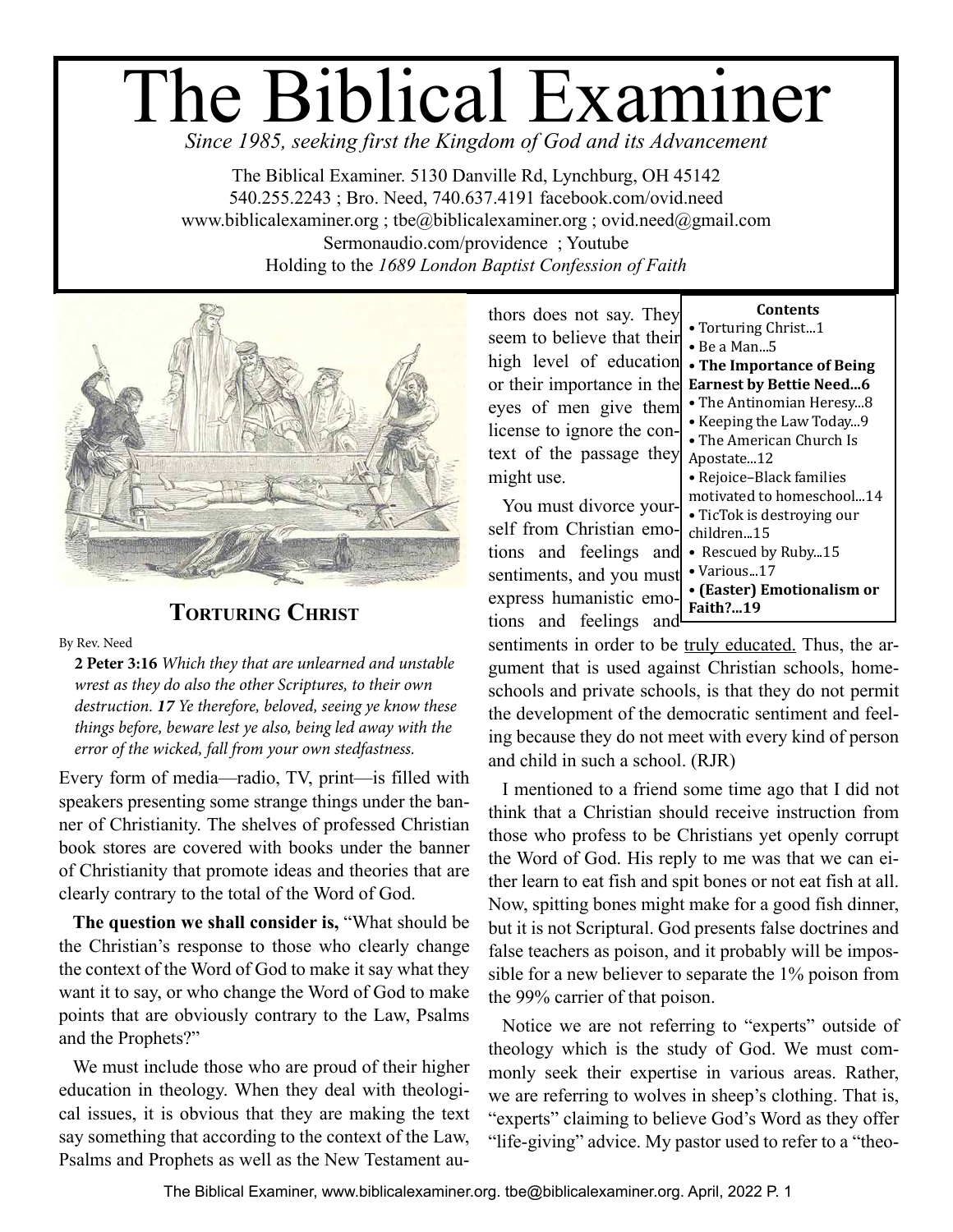logical sieve." That is, run everything we hear through the word of God in order to filter out the trash of misused, corrupt ideas and doctrines.

Though the context of 2 Peter 3:16 refers to the doctrine of last things, Peter's warning includes all Bible doctrine with the words, *also the other scriptures*. The key word is *wrest*, and it is only used this one time in the Word of God:

1828 Webster:

#### **WREST, verb transitive [G., to wrest to snatch or pull, to burst, to tear.]**

**1. To twist or extort by violence**; to pull or force from by violent wringing or twisting; as, to wrest an instrument from another's hands.

**2. To take or force from by violence**. The enemy made a great effort, and wrested the victory from our hands.

Example: But fate has wrested the confession from me. (Sadly, it seems that the Republicans do not put up a united front against the Marxists who are determined to destroy this nation. Thus, the Marxists easily wrest the victory from the conservatives. As Rush Limbaugh used to say, "The Republicans snatched defeat out of victory.")

**3. To distort; to turn from truth or twist from its natural meaning by violence**; to pervert.

**Exodus 23:2** *Thou shalt not wrest the judgment of the poor*. (That is, bend justice out of shape to favor a particular group or person.)

**Strong:** Wrest. pervert, twist, stretch or **torture as on a rack.** That is, torture language to give it a false sense or meaning.

**Torture as on a rack** as in the movie "Princess Bride." Those of you who have not seen Princess Bride should see it.

**In other words,** a passage is ripped from its context and twisted out of the shape required by its context, particularly its Old Testament context, in order to make it say something it does not say.

**We have sat under more than a few dispensationalis**ts, and even some self-proclaimed Orthodox teachers, who are experts in this method of exegesis. **That is,** they wrest scripture to justify a point they are trying to make. I often wrest scripture, but I try to tell the hearer that I am using the passage out of its immediate context. Only the biblically illiterate can sit under preachers-teachers who constantly *wrest* the Word of God.

#### **What do we have here?**

**"Torturing"** the written Word of God actually "tortures" the incarnate Word of God to make HIM say something He did not say. **Will God hold the perpetrators guiltless? How about the first-century** believers:

Would they have allowed those who tortured the Saviour just before His death instruct them on how to treat one another? (Repentance and Conversion changes things, *e.g.,* Paul as Saul "tortured" the Word of God.)

Why do Christians allow modern "experts" who "torture" God's Word to instruct them in truth?

"Ask Jesus into Your Heart," which is based on Revelation 3:20 is no doubt the most serious example of torturing Christ in common use today. These speakers have **put Christ on the rack**, and have tortured the Word of God beyond any recognition.

**Comment**: No doubt, a great portion of the false doctrine being promoted is simply what that person was taught, and they trust their teachers. They see no need, nor do they have a desire to search the scriptures (Old Testament) to seek the truth of what they were taught.

**Some years ago,** I spoke with a close pastor friend, and called his attention to a scripture he was using apart from its Old Testament context. The context was quite contrary to what he was saying, and he knew it. When I challenged him on its use, he told me "That was the way I was taught by men I respect, and that is what I have taught. I am not going to change now." Though that was probably 30 years ago, I will never forget his response that he knew the truth, and he would not change now. Was it his pride? I had worked with him several years previously when we were both big promoters of Antinomian, Arminian Dispensationalism. I do not know that he ever "saw the light" in that area.

Obviously, those who torture the Word of God to make Him say what they want Him to say will face some very serious results. Peter tells us that **THEY TOR-TURE THE WORD OF GOD TO THEIR OWN DESTRUCTION**. He thus warns the Child of God to avoid those who torture the Word of God, or they will also be partakers in the torturer's destruction of God's Word. The Spirit speaks loud and clear concerning the Christians' response to men of corrupt minds who wrest language:

**Matthew 7:15** *Beware of false prophets, which come to you in sheep's clothing, but inwardly they are ravening wolves. Ye shall know them by their fruits. Do men gather grapes of thorns, or figs of thistles? Even so every good tree bringeth forth good fruit; but a corrupt tree bringeth forth evil fruit. A good tree cannot bring forth evil fruit, neither can a corrupt tree bring forth good fruit. Every tree that bringeth not forth good fruit is hewn down, and cast into the fire. Wherefore by their fruits ye shall know them.*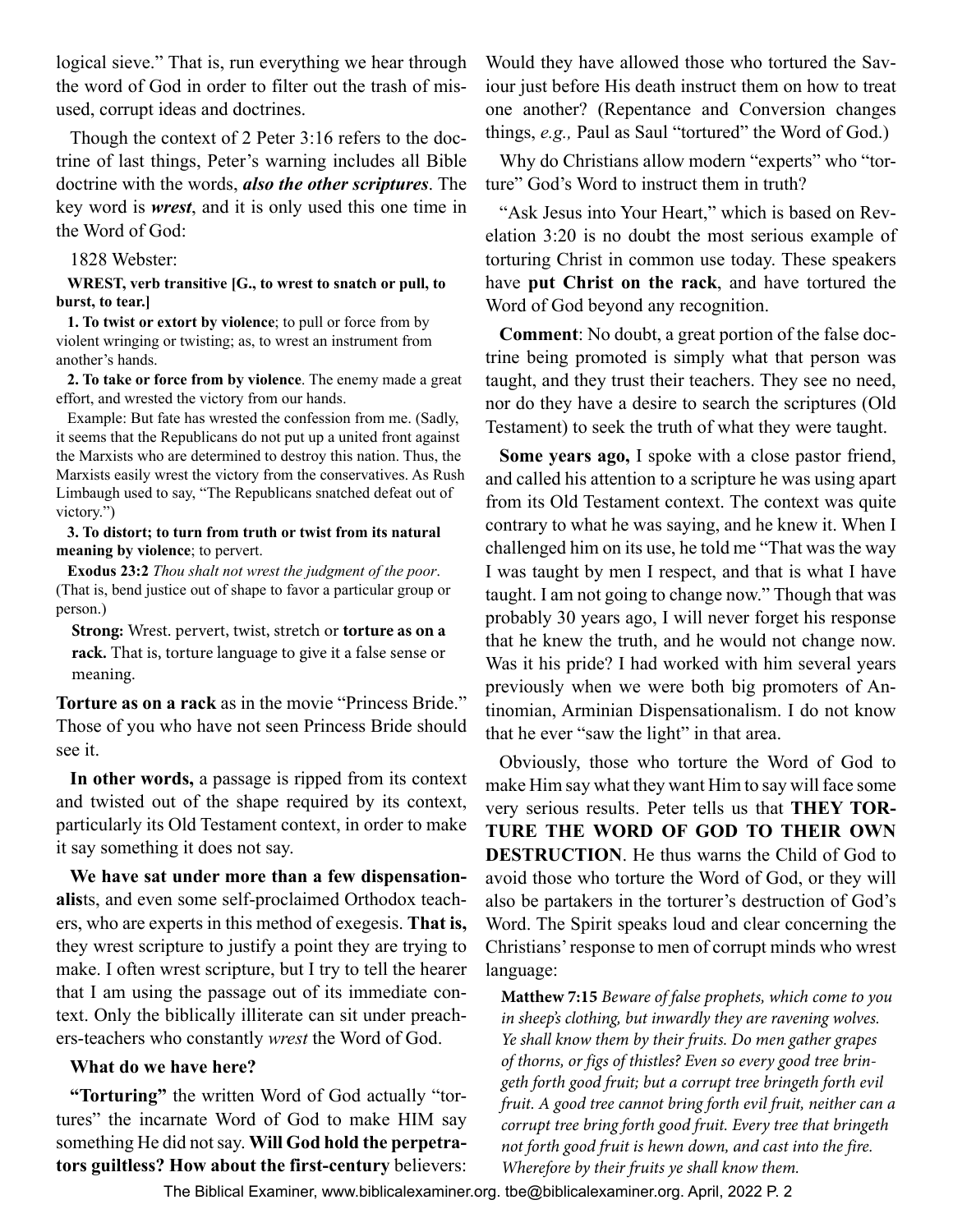The Lord told us that false teachers are known by their false doctrines concerning His Word. Though they may appear as good teachers and able to attract a large following, they are at heart ravening wolves. Their false doctrines concerning the Word of God reveal the truth. Though the teachers may appear as "*angels of light,"*  their false doctrines in their biblical teaching show that they are thorns, thistles and corrupt trees. The Lord Himself said that those who corrupt His Word will devour the innocent. Jesus Christ said that the standard by which everything must be measured is the Law, Psalms and the Prophets:

**John 5:39** *Search the scriptures; for in them ye think ye have eternal life: and they are they which testify of me.*

The Word of God says that it is impossible to gather grapes, figs and good fruit from false teachers who commonly wrest Scripture. **Paul warned Timothy:**

**1 Timothy 1:4** *Neither give heed to fables and endless genealogies, which minister questions, rather than godly edifying which is in faith: so do.*

The Geneva Bible defines the words used to torture the Word of God as "**vain and curious speculations**" and "**declaration and utterances of which can help our faith in no way**."

God not only forbids listening to foolish, wicked fables and endless genealogies, but He also commands Christians to withdraw from those who develop and defend fables that are not supported by the Law, the Psalms and the Prophets. They coat their poison with sugar.

**1 Timothy 6:3** *If any man teach otherwise, and consent not to wholesome words, even the words of our Lord Jesus Christ, and to the doctrine which is according to godliness; He is proud, knowing nothing, but doting about questions and strifes of words, whereof cometh envy, strife, railings, evil surmisings, Perverse disputings of men of corrupt minds, and destitute of the truth, supposing that gain is godliness: from such withdraw thyself.*

The context refers primarily to undermining the proper servant-master relationships, yet the application is equally obvious: Those who seek to add their corrupt words, ideas, theologies and views of history to the sacred Word of God are proud men, setting themselves above God. They weary both themselves and others with vain questions and speculations because they do not content themselves with Christ's clearly revealed doctrine found in the law. Note that Christ is the Truth; therefore, He is the personification of the Law.

**This is a harsh saying**, but those who "torture" the Word of God to fit within their theories, particularly about the gospel, are lying deceivers; they are mad men because they trouble themselves in matters of nothing; they corrupt men's minds; they torture and abuse the Word of God, the Lord Jesus Christ; they are vain babblers and foolish talkers; they are men of corrupt minds, and destitute of the truth; they are perverse and corrupt frauds. TRUTH is not in them. The Word commands one to get away from them, for there is no light in them.

**Isaiah 8:20** *To the law and to the testimony: if they speak not according to this word, it is because there is no light in them.*

Those who commonly *wrest* the Word of God are blind leaders of the blind. What will happen if God's people allow those blind leaders to lead them? Will not they both fall into the ditch? There are many warnings in the Word of God about false teachers. In the context of this message, we are speaking about leaders who for whatever reason corrupt the Word of God to present a message more to their liking or more appealing to the crowd. Simply adding one *wrested* word to a text can easily change the meaning of that text, and the average listener will not recognize the change. As we who use the KJV or other versions from the Received Text, and listen to various speakers who use different versions, it is amazing how many words are added or left out, changing the complete meaning of the text. [1]

**2 Timothy 3:1** *This know also, that in the last days perilous times shall come. For men shall be lovers of their own selves, covetous, boasters, proud, blasphemers, disobedient to parents, unthankful, unholy, Having a form of godliness, but denying the power thereof: from such turn away. For of this sort are they which creep into houses, and lead captive silly women laden with sins, led away with divers lusts, Ever learning, and never able to come to the knowledge of the truth. Now as Jannes and Jambres withstood Moses, so do these also resist the truth: men of corrupt minds, reprobate concerning the faith. But they shall proceed no further: for their folly shall be manifest unto all men, as theirs also was.* (The *last days* started with Christ.)

**The Lord warns His people about men of corrupt minds,** reprobate concerning the faith. The **Reformers warn us:** There will be a "great abundance of the most wicked men even in the very bosom of the Church;" they will "make a show and countenance of great holiness, and charity," but they "resist the truth not from simple ignorance, but from a perverse mind." God's people "must not tarry with" such men, but "turn away

The Biblical Examiner, <www.biblicalexaminer.org>. [tbe@biblicalexaminer.org](mailto:tbe@biblicalexaminer.org). April, 2022 P. 3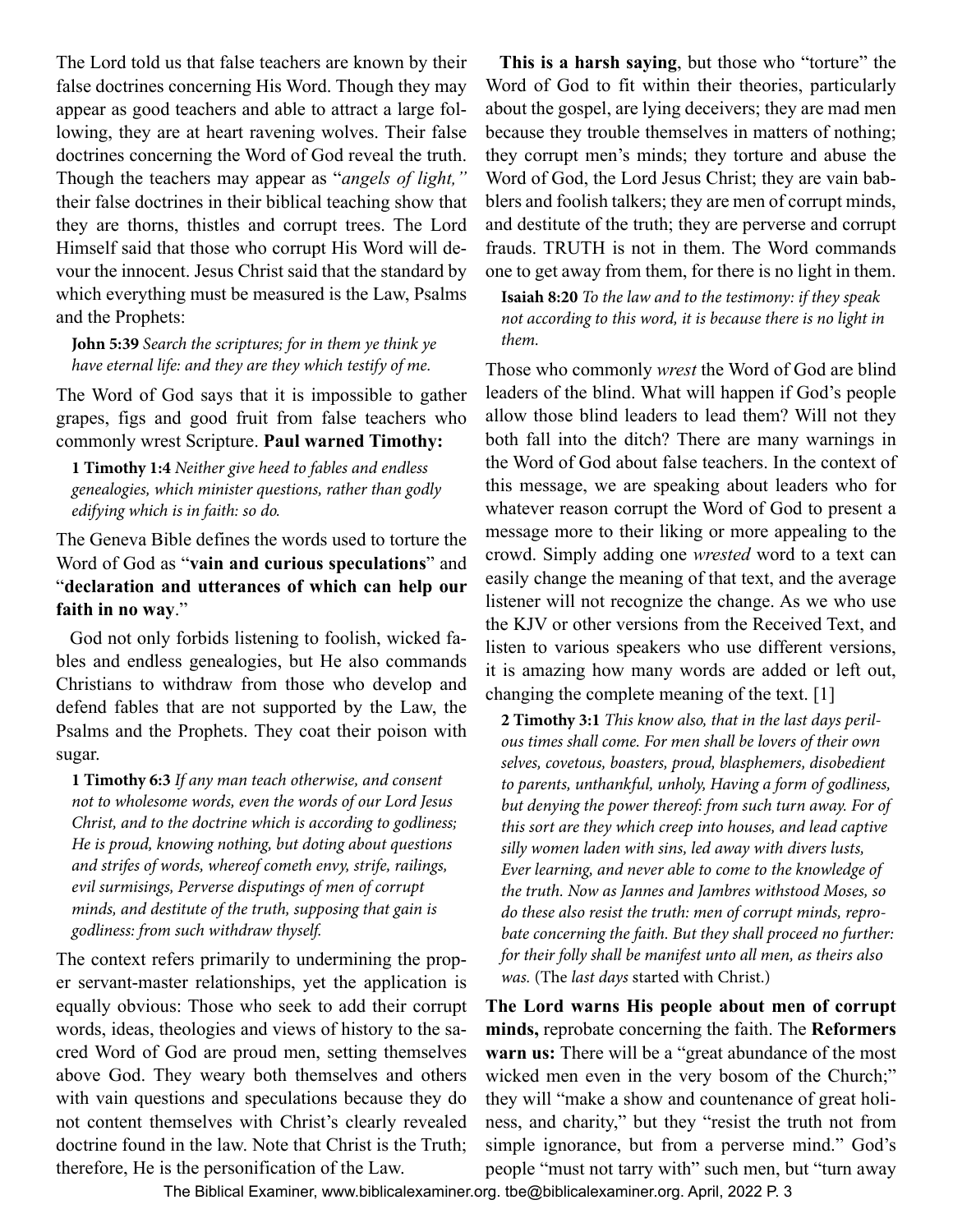from them." (Geneva) They "torture" God's Word to make HIM say something He did not say. The Spirit commands, from such turn away. The warning is throughout Scripture, *e.g.,* **2 Peter 2:1-5, 12, 13,**

*But there were false prophets also among the people, even as there shall be false teachers among you, who privily shall bring in damnable heresies, even denying the Lord that bought them, and bring upon themselves swift destruction. And many shall follow their pernicious ways;*

The Church of Jesus Christ, that is the New Israel of God according to Galatians 6:16, has **more confused, confusing and false** prophets in it than did the ancient Israel of God. Not only are there many heresies and promoters of heresy in the church, but there are as many in the New Israel of God who gladly welcome these teachers as there were in the Old Israel of God.

**2 Timothy 4:3** *For the time will come when they will not endure sound doctrine; but after their own lusts shall they heap to themselves teachers, having itching ears;*

God promises to deliver His Elect from the errors of the false teachers if they will act according to the Truth:

**Romans 16:17, 18** *Now I beseech you, brethren, mark them which cause divisions and offences contrary to the doctrine which ye have learned; and avoid them. For they that are such serve not our Lord Jesus Christ, but their own belly; and by good words and fair speeches deceive the hearts of the simple.*

Paul did not name the ones to be marked and thus avoided. On the contrary, their **evil, false doctrines** obtained by "torturing" the Word of God clearly identifies them. The "torturers" did not die out, so today they must be diligently sought as one would watch for his enemies from a tower.

**Note Paul's words:** When identified by their corrupt teachings contrary to the doctrine *which ye have learned*, they are to be marked for a specific reason: not so one can sift out fiction from the truth, but so the "experts" can be AVOIDED. Identify them according to the Law, the Psalms and the Prophets, and **avoid them**. This writer has found that at times that separation may even be from beloved friends and family members.

**Deuteronomy 13:1-5**, the Law of God is dogmatic requiring death to those who subverted, corrupt or torture the Word of God, *i.e.*, excommunication.

**Deuteronomy 13:5** *...And that prophet, or that dreamer of dreams, shall be put to death; because he hath spoken to*  *turn you away from the LORD your God, which brought you out of the land of Egypt, and redeemed you out of the house of bondage, to thrust thee out of the way which the LORD thy God commanded thee to walk in. So shalt thou put the evil away from the midst of thee.*

Any preaching or worship of the Lord God that is not according to the Word of God is service to a false god. Prayer to the Father apart from the intercession of Christ is prayer to a false god.

**Note that the subverter of the Law** was from within the congregation of the Lord, and the Law required his death:

**Deuteronomy 18:20** *But the prophet, which shall presume to speak a word in my name, which I have not commanded him to speak, or that shall speak in the name of other gods, even that prophet shall die.*

V. 20 is quite stronger than Deuteronomy 13:5, for it requires capital punishment against all who offer answers for life apart from the Word of God. We may hear of desires to enforce the "Law of God," but where are the desires to enforce these laws against those who "torture" God's Word? They abound in Orthodox and non-Orthodox Evangelical churches as well as in liberal churches.

**We must conclude,** therefore, that those who, knowingly or unknowingly, "torture" God's Word to uphold their supposed Biblical theories are embodiments of the spirit of the antichrist as defined in 1 & 2 John.

Deuteronomy 3 and Matthew 24:24 tell us that the corrupters are God's enemies who are sent by God to test and deceive the very Elect if possible. Though their numbers are legion, their purpose is one: draw the Elect away from the real issues of life that provide genuine solutions, *viz*. the advancement of the Kingdom of God on earth. That advancement can only be through the honest preaching and teaching of the law-word of God—teaching all nations the Word of God and the proper application of His command-word to all areas of life and thought.

We freely use **Psalms 1:1** (*Blessed is the man that walketh not in the counsel of the ungodly, nor standeth in the way of sinners, nor sitteth in the seat of the scornful.*), yet not really believing what it says. The Lord did not say, "*Blessed is the man that walketh not in the ungodly counsel of men*." Rather, He said, *in the counsel of the ungodly*. In other words, the Lord's blessings are upon those who **do not seek** life-giving counsel from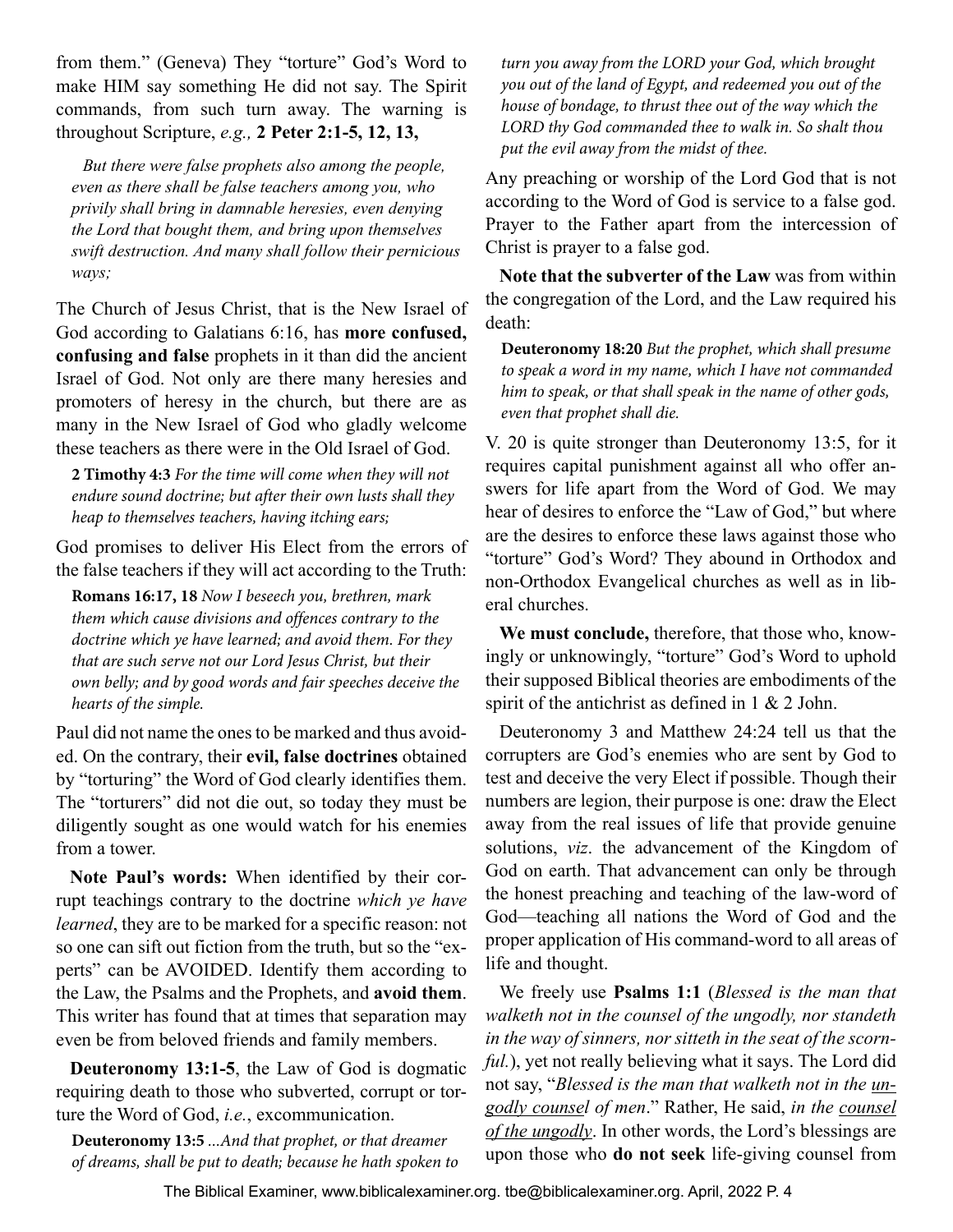<span id="page-4-0"></span>the ungodly. Who can be more ungodly than those who "torture" the Word of God in order to support a doctrine or theory that fits within their view of Scripture, **such as** Antinomianism, Arminianism and Dispensationalism, none of which can be taught without wresting of Scripture?

Why would a child of God willfully and intentionally spurn the blessings of the God he claims to love and serve? Those who seek, or sit in the counsel of the ungodly depart from God's blessings.

God's people are clearly instructed by the Spirit to avoid those who wrest – *torture* – God's Word, and who refuse correction by the Word. They are corrupters of God's Word. Consequently, they are corrupters of men's minds as they speak concerning the *issues of life*. Their "sheep's clothing" cannot change the fact that they are, knowingly or unknowingly, at heart ravening wolves with only devouring poison for God's people no matter how pleasant and good they may sound.

### **2 Kings 4:40** *O thou man of God, there is death in the pot.* **Note**

**[1]** I received this email from by Pastor Ron Rumburg who I have known for maybe 15 years: Dear Friends, I am sending out a U-tube video connection called "The Great Bible Hoax of 1881: Is the Text Mistranslated" and I know it is long, but it deals with what has happened to the modern texts especially of the NT. It reveals how under Westcott & Hort we have been brought to a one world Bible with erroneous errors being a part of modern translations, etc. You will be surprised how even missionary translations have been tainted with modern methods. You will be surprised with some of the present day advocates of the modern critical theory. ("The Great Bible Hoax Of 1881: Is The Text Mistranslated? | Bridge To Babylon" ) [https://www.youtube.com/](https://www.youtube.com/watch?v=vIC5rUbs_-E) [watch?v=vIC5rUbs\\_-E](https://www.youtube.com/watch?v=vIC5rUbs_-E)

We need to be aware of the assault on God's Word. If you have already seen this then you know of its importance. Your fellow believer in the inspired, inerrant Word of God, pastor Ron Rumburg. Editor's note: SIL (Summer Institute of Linguistics) is mentioned at 2.19. At 2:22:34 W. Cameron Townsend, "Uncle Cam," founder of Wycliffe Bible translators, employed ecumenical means for his translating. SIL is introduced at 2:23:17.

# **Be a Man**

# If Telling People to Shape Up Is Bullying, Then America Needs More Bullying

Townhall Columnists Kurt Schlichter

Hurricane Katrina had nothing on the collective panty wetting by the regime media when Governor Ron De-Santis told a bunch of teens to divest themselves of their ridiculous face thongs. Apparently, older males teaching younger ones not to act like serfs is now "bullying"

instead of exactly what should happen. Yeah, if there's one thing America has too much of it is positive male influences on younger men. Now, if the Governor's righteous chastisement constitutes bullying – which it doesn't, but go with it – then let's have more bullying.

On the other hand, the incident did lead to the spectacle of a prominent Lincoln Project member complaining that powerful adults should not use their position to force teens to bend to their will. Who saw that coming, right?

These are the kind of situations where you see who went to basic training and who did not. It's all part of the toxification of manhood designed to undermine the kind of strength and discipline that, not at all coincidentally, provides a powerful bulwark – the defensive structure kind, not the cheesy blog kind – against feminized nanny fascism. Men are not born – they are made. And they are not made with just hugs and participation trophies. Nurturing is a woman's task, and it is important. Men and women – which are the only genders – are both equally essential. But boys need to be introduced to the world of men, and it's a tough world where there are expectations and failure is not excused. You earn your respect; you don't get it because you deserve it in some cosmic sense. Fathers, coaches, drill sergeants – these are the impatient, insensitive, and tough role models who take little boys and turn them into men who can do things like kiss their families good-bye and send them to Poland while they pick up an AK-47 and go off to kill Russians.

Men fight for lots of reasons. One important one is so that the other men around them don't think they are loathsome cowards. That's a manifestation of what our garbage elite would call "toxic masculinity," which is ironically what allows these frivolous clowns to flourish by keeping them physically safe. Congratulations, toxic males – you made the West safe for the woke, and they repay you with contempt and abuse.

Of course, this male mindset is anathema to the pampered prisses of the American ruling class that inherited a paradise that was built and bled for by better men and is defended by them still. But there is another reason they hate the world of men – the unyielding, harsh world of inflexible standards and high expectations that leaves little room for half-steppers and slackers. They can't hack it. You look at the neuters of the coastal elite and you can see that they are frauds, Potemkin men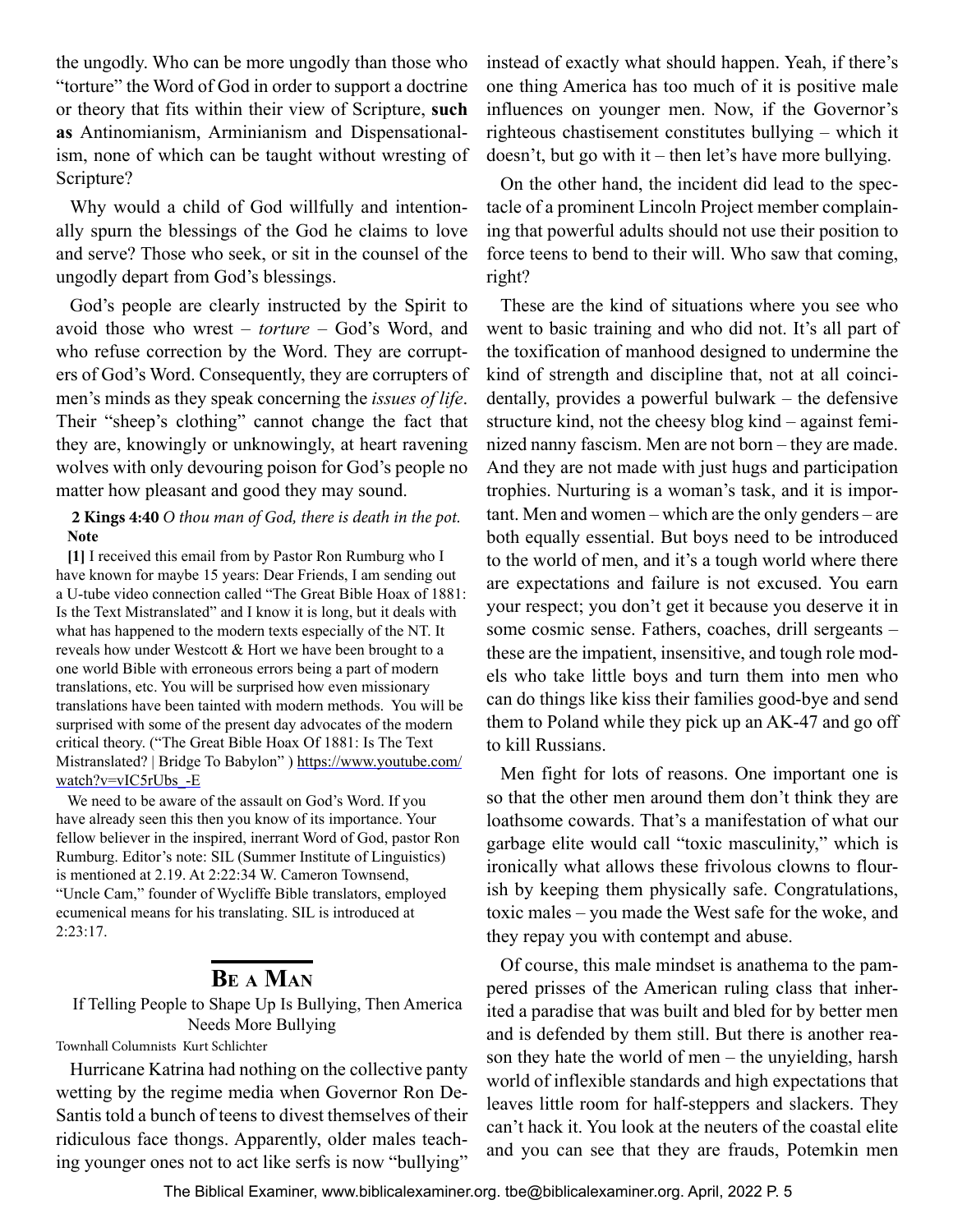<span id="page-5-0"></span>(does using a Russian-derived analogy make you Putin's pet?) with nothing backing up their Twitter bluster and MSNBCNN butchness. And they know it.

They know they don't measure up, that they are not peers to the very people they seek to look down upon.

Yeah, they may have credentials from all the right institutions, a bachelors from Yale or a resume with Bain and McKinsey gigs on it, but among men, that guy with a high school diploma and a DD214 [Honorable Discharge, ed.] is the one who earned respect instead of culturally inherited his social position.



Bettie & her first-born, Jennie Chancey

lish language and try to jam this round peg of perfectly proper and absolutely essential direction and guidance into the square hole of bullying, then fine. Then it's bullying, and our society would be a hell of a lot better if we had a hell of a lot more of it.

# **The Importance of Being Earnest**

#### By Betttie Need

**The Importance of Being Earnest, A Trivial Comedy for Serious People** is a play by Oscar Wilde. First performed on 14 February 1895 at St. James's Theater in London, it is a farcical comedy in which the pro-

Think of a world where a family without a father was the exception instead of the rule. Would America be better, or worse? Remember that one kid that DeSantis told to unmask? Did you see his smile as he tasted facial freedom? And his mother had him stand there in front of the cameras – in his obedience gag – behind her as she whined about how the Governor was so mean to her baby and risked his "safety" by letting him be free. He was mortified. And she was – as the nags, scolds, and Mask-olinis always are – unmasked.

Real bullying is taking delight in the pain of others. Teaching young men to be men – in this case, to demand their freedom from arbitrary and ridiculous mandates by power-mad functionaries – is something different. You know who were the best drill sergeants in basic training (and the opportunity for all young men to go through that crucible is the only argument I find compelling with regard to peacetime mandatory national service), or the best TAC officers at Officer Candidate School? The guys who thought the yelling and berating part was distasteful but necessary. They did not get off on it (we all knew the ones who did, and despised them). Instead, they did it because they wanted to make us into soldiers, the way soldiers have been made for thousands of years.

Telling the truth is not "bullying." Directing proper actions is not "bullying." Telling people to shape up is not "bullying" any more than mutilating the perfectly healthy genitals and breasts of children to conform to the delusion created by gender dysphoria is "medical care." But if the establishment wants to torture the Engtagonists maintain fictitious personae in order to escape burdensome social obligations. Working within the social conventions of late Victorian London, the play's major themes are the triviality with which it treats institutions as serious as marriage, and the resulting satire of Victorian ways. Contemporary reviews all praised the play's humour, though some were cautious about its explicit lack of social messages, while others foresaw the modern consensus that it was the culmination of Wilde's artistic career so far. Its high farce and witty dialogue have helped make The Importance of Being Earnest Wilde's most enduringly popular play.

The successful opening night marked the climax of Wilde's career but also heralded his downfall. The Marquess of Queensberry, father of Lord Alfred Douglas, an intimate friend of Wilde, planned to present Wilde a bouquet of rotten vegetables and disrupt the show. Wilde was tipped off and Queensberry was refused admission. Soon afterwards, however, their feud came to a climax in court, where Wilde's homosexual double life was revealed to the Victorian public and he was eventually sentenced to imprisonment. Wilde's notoriety caused the play, despite its success, to be closed after just 86 performances. After his release, he published the play from exile in Paris, but he wrote no further comic or dramatic work. (Wikipedia)

In my (first) husband's life as a pastor, he has occasions to visit people in the prisons, and at times, I accompany him. Once we visited a young woman who was accused of assault and burglary. When we visited her, she gave us her side of the story, and was quite upset that her ex- husband was the one who sent the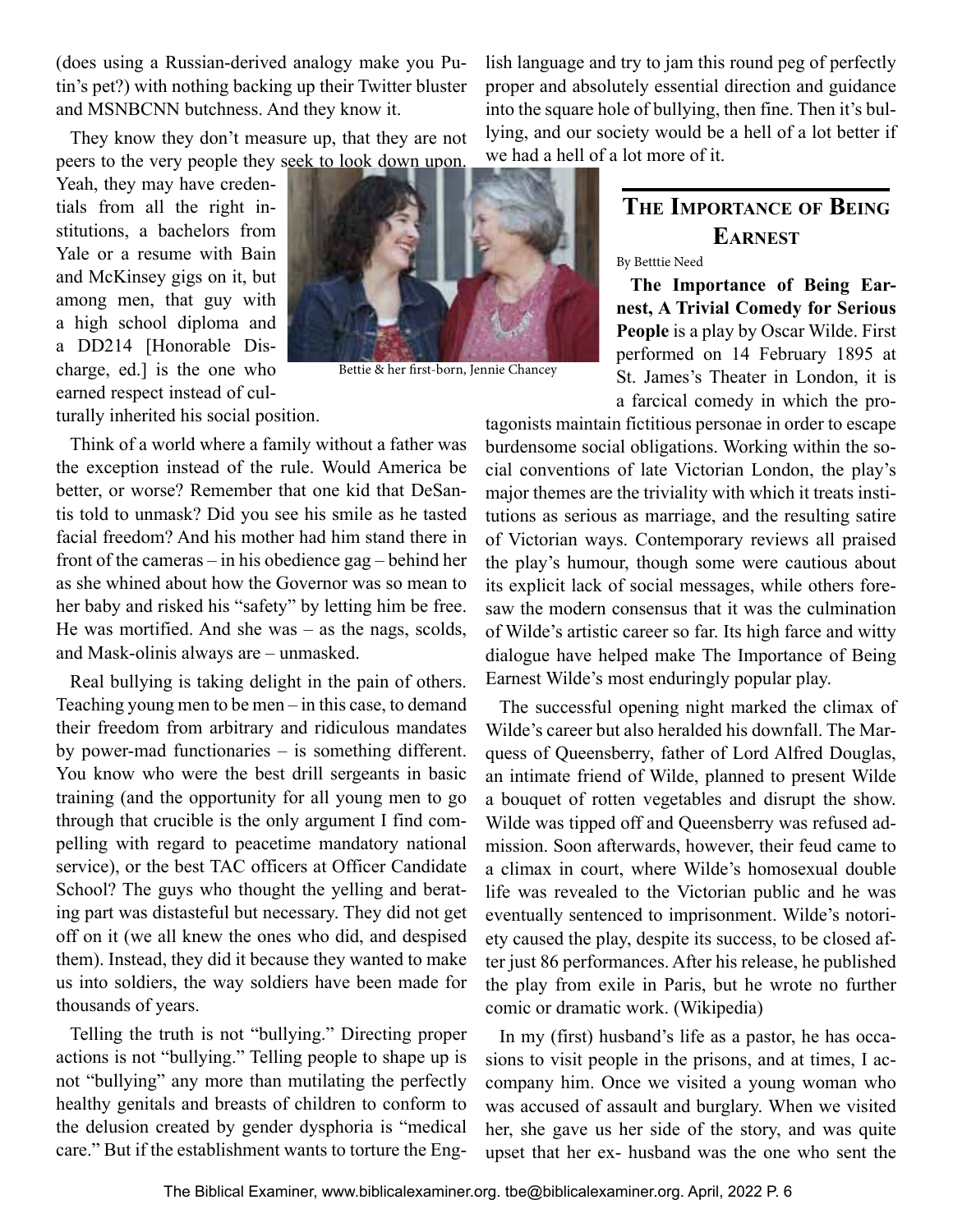police to put her in jail for entering his new girl friend's house. Another young woman in jail was there because she was in the wrong place at the wrong time with the wrong people, who were caught with drugs. What were the steps leading to their incarcerations?

Oscar Wilde was a successful author, yet his private life was his downfall. When what he did in private was exposed publicly it ended his career in 1895. Fast-forward to 2022. Homosexuality is openly exalted and biblical marriage is openly criticized. Evil is called good and good is called evil. "Shacking up" has become accepted as normal, instead of commitment to marriage for life; and many Christians trust the public school to teach their children good morals.

When I was a young mother, I was distressed when one of the ladies in the church we were attending said she and her husband did not teach their children the Bible because they wanted their children to discover Christianity for themselves! That was 40 years ago! Even recently, my husband heard a mother say she did not use Scripture memorization as a tool in training her children because she wanted them to discover it on their own! How many families in how many churches believe the same thing? How many churches are "teaching Fluff and Stuff" in Sunday School? (See Answers in Genesis for chronological Sunday School curriculum for all ages.)

The Victorians in 1895 put Oscar Wilde out of business for his pagan, anti-biblical personal views. Where is the church today? Openly flouting God's condemnation of fornication, adultery, killing the unborn and homosexuality! Sadly, we know non-church "Christian" groups that overlook fornication and adultery among their members and officers!

Some blame the change in our culture upon the government removing the Bible from public school. But where were the churches and pastors who did not teach God's command for parents to teach their children about God and His commandments? Where were and are the Christian parents to teach the ways of the Lord?

**Deuteronomy 6:4-8** *Hear, O Israel: The LORD our God is one LORD: And thou shalt love the LORD thy God with all thine heart, and with all thy soul, and with all thy might. And these words, which I command thee this day, shall be in thine heart: And thou shalt teach them diligently unto thy children, and shalt talk of them when thou sittest in thine house, and when thou walkest by the way, and when thou liest down, and when thou risest up. 8 And thou shalt* 

*bind them for a sign upon thine hand, and they shall be as frontlets between thine eyes.*

Not only are parents to teach their children about God and His Word 24/7, they are even to decorate their homes with God's Word! They should teach God's word not only to their own children, but also to their grandchildren and great-grandchildren.

**Psalm 78:1-8** «Maschil of Asaph.» *Give ear, O my people, to my law: incline your ears to the words of my mouth. I will open my mouth in a parable: I will utter dark sayings of old: Which we have heard and known, and our fathers have told us. We will not hide them from their children, showing to the generation to come the praises of the LORD, and his strength, and his wonderful works that he hath done. For he established a testimony in Jacob, and appointed a law in Israel, which he commanded our fathers, that they should make them known to their children: That the generation to come might know them, even the children which should be born; who should arise and declare them to their children: That they might set their hope in God, and not forget the works of God, but keep his commandments: And might not be as their fathers, a stubborn and rebellious generation; a generation that set not their heart aright, and whose spirit was not steadfast with God.*

In the New Testament, Paul encouraged Timothy: *But continue thou in the things which thou hast learned and hast been assured of, knowing of whom thou hast learned them;* (**II Tim 1:5** *When I call to remembrance the unfeigned faith that is in thee, which dwelt first in thy grandmother Lois, and thy mother Eunice; and I am persuaded that in thee also*.) And that from a child thou hast known the holy scriptures, which are able to make thee wise unto salvation through faith which is in Christ Jesus. *All scripture is given by inspiration of God, and is profitable for doctrine, for reproof, for correction, for instruction in righteousness: That the man of God may be perfect, thoroughly furnished unto all good works*. **II Timothy 3:14-17** 

Sadly, we see even in homes where the Bible was taught morning, noon and night, far too many of the children of these homes denying God, turning to the world, and some even embracing homosexuality!

# **The Importance of Being Earnest, A Serious Command for Trivial Christians**

"Earnest"– [noun] something of value given by one person to another to bind a contract;

[adjective] with sincere intent, grave, sedate, sober, solemn; one's dearest wish, devout wishes for their suc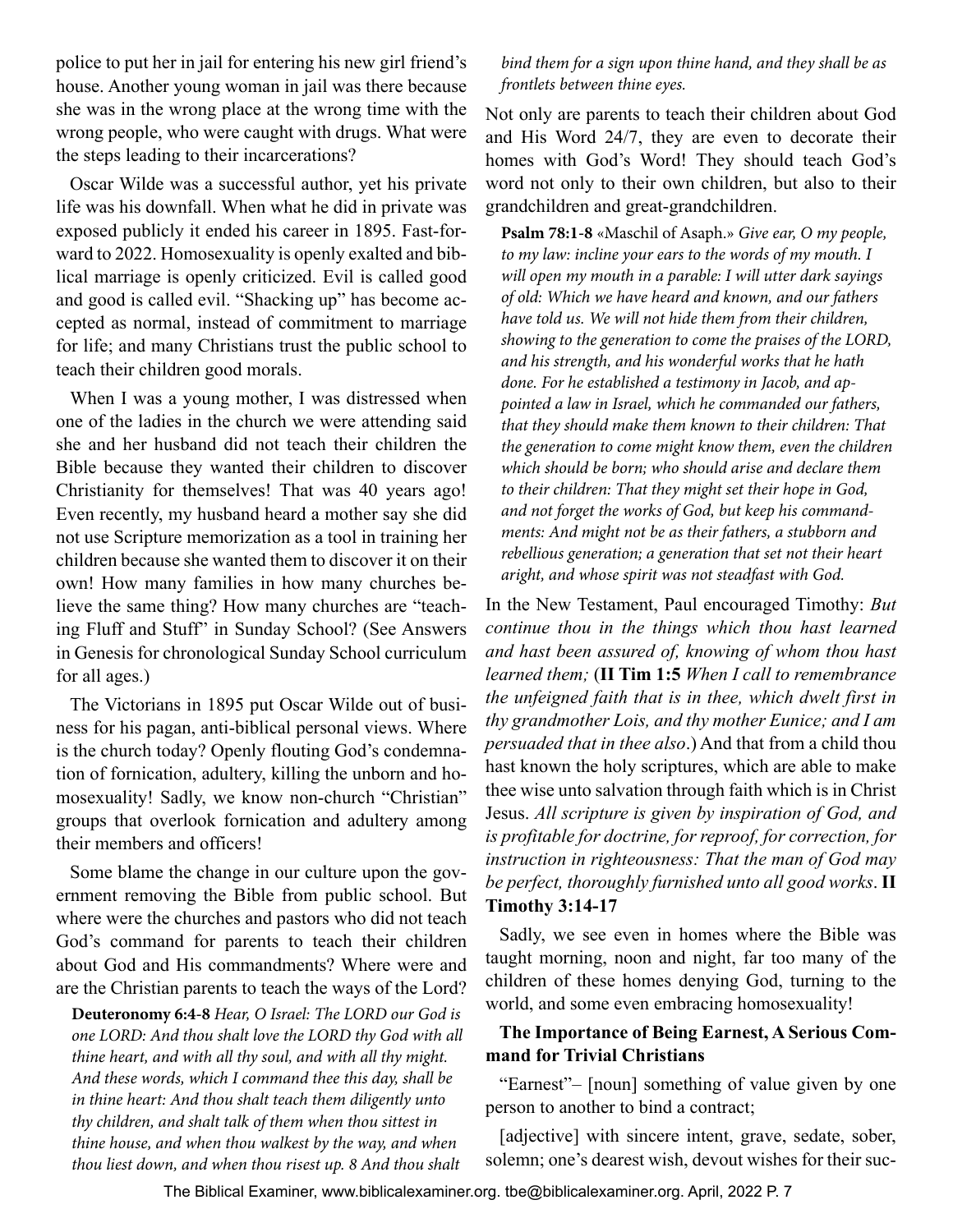<span id="page-7-0"></span>cess; purposeful, goal-directed.

**Pr 13:22** *A good man leaveth an inheritance to his children's children:* **1 Pe 1:15** *But as he which hath called you is holy, so be ye holy in all manner of conversation;* **1 Pe 1:16** *Because it is written, Be ye holy; for I am holy.*

Are we leaving a godly or an ungodly heritage to this and the next generation? Are we earnestly doing all we can to pass on practically lived out Biblical Christianity? Are we in the world but not of the world? Let us walk in the light as Christ, who is the Light; and may we walk in such a manner that there will be no mistaking who our Father is.

To God alone belongs the Truth and the Glory– let us pass it on to thousands of generations!

Bettie Need. https://titus2joy.blogspot.com/

#### Doctrines of Devils

# **The Antinomian Heresy**

By Rev. Need

**Matthew 7:15** *Beware of false prophets, which come to you in sheep's clothing, but inwardly they are ravening wolves.*  **24:24** *For there shall arise false Christs, and false prophets, and shall shew great signs and wonders; insomuch that, if it were possible, they shall deceive the very elect.* **Acts 20:30** *Also of your own selves shall men arise, speaking perverse things, to draw away disciples after them.* **1 Timothy 4:1**  *Now the Spirit speaketh expressly, that in the latter times some shall depart from the faith, giving heed to seducing spirits and doctrines of devils.* [1]

The natural man is pleased with false doctrines and doctrines of devils whether the speaker believes them or not, for they release the hearer from responsibility. The speaker's conscience being seared, he is able to sincerely present false doctrines. How much is being preached to the purse in order to fleece the flock? There is a good income to be made with the message "Don't Worry, be Happy," for you are no longer responsible to the law of God. The speaker can be as serious as a heart attack, but sincerity cannot justify doctrine that is not according to the Law, Psalms and the Prophets.

#### **Doctrines of Devils—Modern Teaching History**

**Below is a March 4, 2022 article that exemplifies the Antinomianism Faith** that is prevalent in the church today, especially among Baptists, but others are certainly are not exempt. Many of us were raised in the anti-Christian Antinomian tradition and perhaps some may still follow that faith. I may be preaching to the

choir, but... Ignoring the Darby-Scofield foundation of the 1800s, let us turn our attention to the modern fountain-head that has brought us to our present lawless situation. (I was born in 1941, so I am speaking from experience.)

One may say, "This does not affect me!" But it does. There is not one area of Christian thought that has not been influenced to some extent by the Modern Antinomian Heresy.

**Modern: Since the 1940s, the church has had a steady diet of Antinomianism** from both the physical and electronic pulpits. The result has been and is an inward turning to pietism and the removal of the Biblical Christian influence from church, education, state and from society. Events like the burning down of Seattle with political approval is a clear result of seducing spirits, and doctrines of devils that have controlled the pulpits of America for the past couple of generations.

Obviously, the lawlessness we see today **did not happen in a vacuum**. The church has known for years about the lawlessness that was being taught in the teachers' colleges and then in the public schools, yet the pulpits failed to warn their people where that anti-Christ teaching was leading with "GET GOD'S HERITAGE OUT OF THE SYNAGOGUES OF SA-TAN." The teachers of the past generation or so have had Socialism "drilled" into their very being in the tax supported teachers' colleges, and we wonder why they are so committed to the Socialist' agenda. "We" paid to have Socialism instituted in the US. "Oh America, why have you destroyed yourself by following seducing spirits, and doctrines of devil, and not contending for the faith once delivered to the saints?"

All of the above is to lay a foundation for the following article by Dr. Terry Frala from the tabloid *"Sword of the Lord AMERICA'S FOREMOST REVIVAL PUBLICATION."* The Sword was founded in the early 1950s by **evangelist John R. Rice (1934-1980)**. He traveled nationwide, but particularly east of the Mississippi holding revival conferences with "big named preachers" who could draw a huge crowd. (**Jack Hyles, 1926-2001**, was the king of big-name preachers who could draw huge crowds from miles around, and he often spoke along with John R. Rice. Hyles fell to women problems.) Yearly *Sword Conferences* are still held, and draw many hundreds of primarily Evangelical Baptist preachers from all over the country. The Sword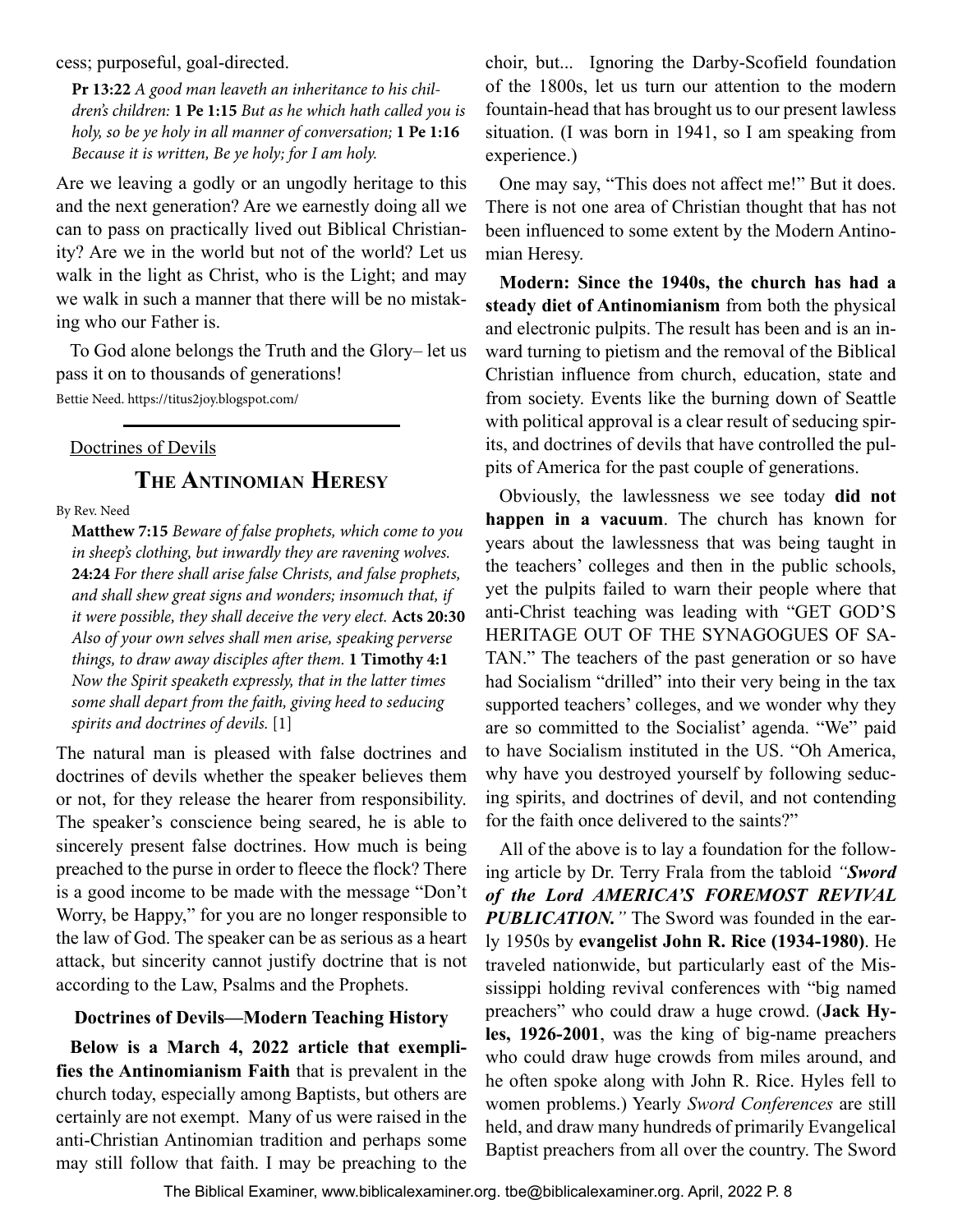<span id="page-8-0"></span>is thoroughly Antinomian, Arminian and Dispensational and commonly attacks "Calvinism." Years ago, I attended Rice's meetings when they were close at hand. A few years ago, someone placed me on the Sword mailing list. The tabloid contains many good Dispensational, Armenian, Antinomian messages, and plenty of ads from Baptist churches inviting one to attend their church, promoting a church college, promoting special meetings, &c.

J**. Vernon McGee (1904-1988)** who was an ordained Presbyterian minister, must be numbered among the popular heretical teachers of that era. Until he died, Mc-Gee had a very popular daily radio program, "Through the Bible." He is sadly remembered for his teaching that "*You don't polish brass on a sinking ship,*" an evil doctrine that appealed to the natural man, and caused many to give up any Christian responsibility outside of the four walls of their churches and homes. Both Mc-Gee and Rice were "radical" Antonomian Arminian and Dispensationalists who urged the Christian to endure and wait for the any moment Rapture. We are facing the destructive consequences of their doctrines of devils as Christians withdrew and turned both religion and society over to the wicked. The damage done to the theology of victorious Christianity and is being continued with the Sword cannot be overestimated. Messages in the Sword are aligned with Scofieldism. [8]

[T]he fact is however, your premillenialists represent the biggest single group in the United States. There is no group equal to them, but they are the most impotent group in the United States. In other words, there is something wrong with their authority. There is something wrong with their position. They are not able to amount to anything with it, so they have got millions lined up who believe in this, an incredible element in the population in America, impotent. Which is evidence enough they are not Godly. (Rushdoony)

This writer's desire is to call attention to the fact that vast numbers of pastors and evangelists of all denominations have been snared by the Antinomian heresy. Hence, for the past two generations, there has been a steady flow of Antinomianism from the pulpits of charismatic preachers who attract great followings. This generation is now reaping the fruit of the various seducing spirits and doctrines of devils as lawlessness now reigns in both church, state and society in general.

As we consider the following, we must keep in mind that a text apart from its Old Testament context of the Law, Psalms and Prophets is a false doctrine, Luke 24:44, Acts 24:14.

This *Sword* article defining the Antinomian faith, *i.e.,*  Scofieldism.

# **Keeping the Law Today**

*By Dr. Terry Frala*

I want to look at a passage that clearly says that we are not under the Old Testament Law today.

The way of salvation is made very plain in Acts 16:30, 31:

"... What must I do to be saved?

"... Believe on the Lord Jesus Christ, and thou shalt be saved, and thy house." [1]

The question of the jailer was so simple that there can be no mistake about what he wants to know. The answer given is just as plain. To teach a way of salvation other than faith, people have to get a group of verses, take them out of context and build some complicated system to make them say what God did not intend. The Bible answer is very clear.

There is another verse that makes it equally clear why the Law was given.

"Wherefore then serveth the law? It was added because of transgressions, till the seed should come."— Gal. 3:19. [2]

"Wherefore then serveth the law?" In other words, what is the purpose of the Law? Since that question is germane to the issue before us, it is important to discover the Bible's answer. It is just as direct as the answer was in Acts 16. "It was added because of transgressions, till the seed should come."

Notice three key words. The first one is "added." Adding requires two things: something must first be there, and it must remain. The first item in a recipe isn't "added" but simply put in the bowl. And if that which is in the bowl doesn't remain, I am replacing it instead of adding to it.

The Law was never intended to stand alone. Prior to its being "added" in Exodus 20, Israel accused God of getting them out of Egypt just so He could kill them with hunger or thirst in the desert! Instead of destroying them for blasphemy, He provided them food and water—grace in action!

When the Law was given, a dark cloud came over the mountain; and God said that if anyone even touched it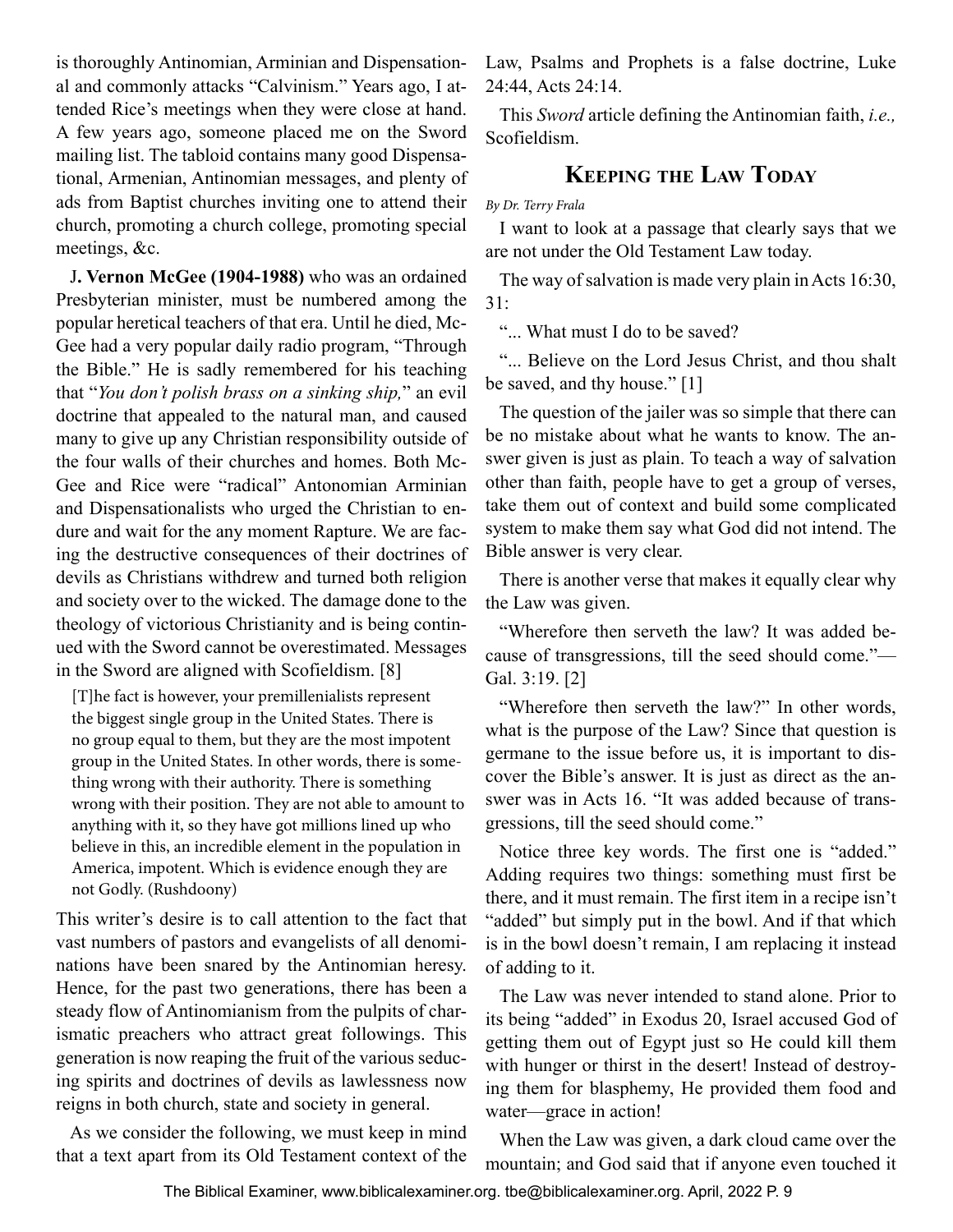he would die. The Law wouldn't save the Israelites; it would only destroy anyone who disobeyed. Grace preceded the Law and remained in place to keep God from destroying them for their disobedience.

The second key word is "till." This word sets a time limit. If you are going to do something "till" noon, you intend to stop at that time. When God "added" the Law, it was only "till" something. Though the Law is eternal, it was never intended to continue this Old Testament function forever. God had the end in view at the beginning and clearly tells us here what that end was. [3]

The third word is "seed." Galatians 3:16 tells us the "seed" is Jesus Christ. The Law was "added" to work alongside grace "till" the "seed" (Jesus) should come and fulfill it, as He said He did (Matt. 5:17). It was never intended to operate as it had been past that point. Jesus lived a sinless life, fulfilling the Law in all points; then He took our sins upon Himself and died for them on the cross. Now God imputes Jesus' obedience to all who believe in Him:

"For he hath made him to be sin for us, who knew no sin; that we might be made the righteousness of God in him." 11 Cor 5:21.

He applies this teaching in Galatians 3:23-26.

"But before faith came, we were kept under the law, shut up unto the faith which should afterwards be revealed.

"Wherefore the law was our schoolmaster to bring us unto Christ, that we might be justified by faith.

"But after that faith is come, we are no longer under a schoolmaster.

"For ye are all the children of God by faith in Christ Jesus." [4]

In the first three verses, Paul says, "We," "our" and "us." Then in verse 26 he changes the pronoun and says, "For ye are all the children of God by faith in Christ Jesus."

"We" means a group to which I belong along with someone else. "Ye" indicates a group to which you belong that excludes me.

The first group ("we") included Paul, but it apparently excluded the Galatians, or there would have been no need for a change in pronouns in verse 26. Paul was talking about Jews—he belonged; the Galatians did not. "unto Christ." A schoolmaster was a servant charged with protecting and supervising a minor son until he reached manhood. "Unto" indicates time, as shown by the context—"before" (vs. 23) and "after" (vs. 25). The Law would "bring" (protect and separate) Israel up to the time of Christ. [5]

 The Galatians ("ye") had become children of God by faith in Jesus, and this showed that His work of fulfilling the Law was complete and this time of the "seed" had come. The Galatians were trying to observe parts of the Law, and Paul was telling them they didn't need to do so. They were not of Israel, and that time had passed anyway. [6]

The Law had not passed away; it had simply served its purpose. The outward observance of the Law ceased, which was good, because no one except Jesus had ever kept the Law perfectly.

"Now therefore why tempt ye God, to put a yoke upon the neck of the disciples, which neither our fathers nor we were able to bear?" —Acts 15:10.

This was the reason Jesus had to die.

"If there had been a law given which could have given life, verily righteousness should have been by the law."

"If righteousness come by the law, then Christ is dead in vain."— 'Gal. 3:21; 2:21.

It is true that "by the law is the knowledge of sin" (Rom. 3:20), but now there is even a better way to recognize our sinfulness. Whatever law you give me, I can make an excuse for why I broke it. But when I turn from Mount Sinai to Mount Calvary and see God sacrificing His Son, my excuses vanish. If God had to offer His Son for me to have a chance to be saved, surely I am without excuse. [7]

Freed from the formal observance of the Law, we are taught by grace to live up to those same holy standards from the heart (Titus 2:11,12). Thus, love fulfills a law (Rom. 13:10) that flesh could not satisfy (Rom. 8:3). [8]

Dr. Terry Frala, retired Sword Staff Writer for the Sword of the Lord. 3/4/22

A text without its Old Testament context is a doctrine of devils, and above are some of Dr. Frala's antichrist doctrines.

### **End Notes**

[1] Dr. Terry Frala ignores and thus denies the meaning of Lord. "Lordship Salvation" is not only denied by the antinomians, but

The Law was Israel's schoolmaster to bring them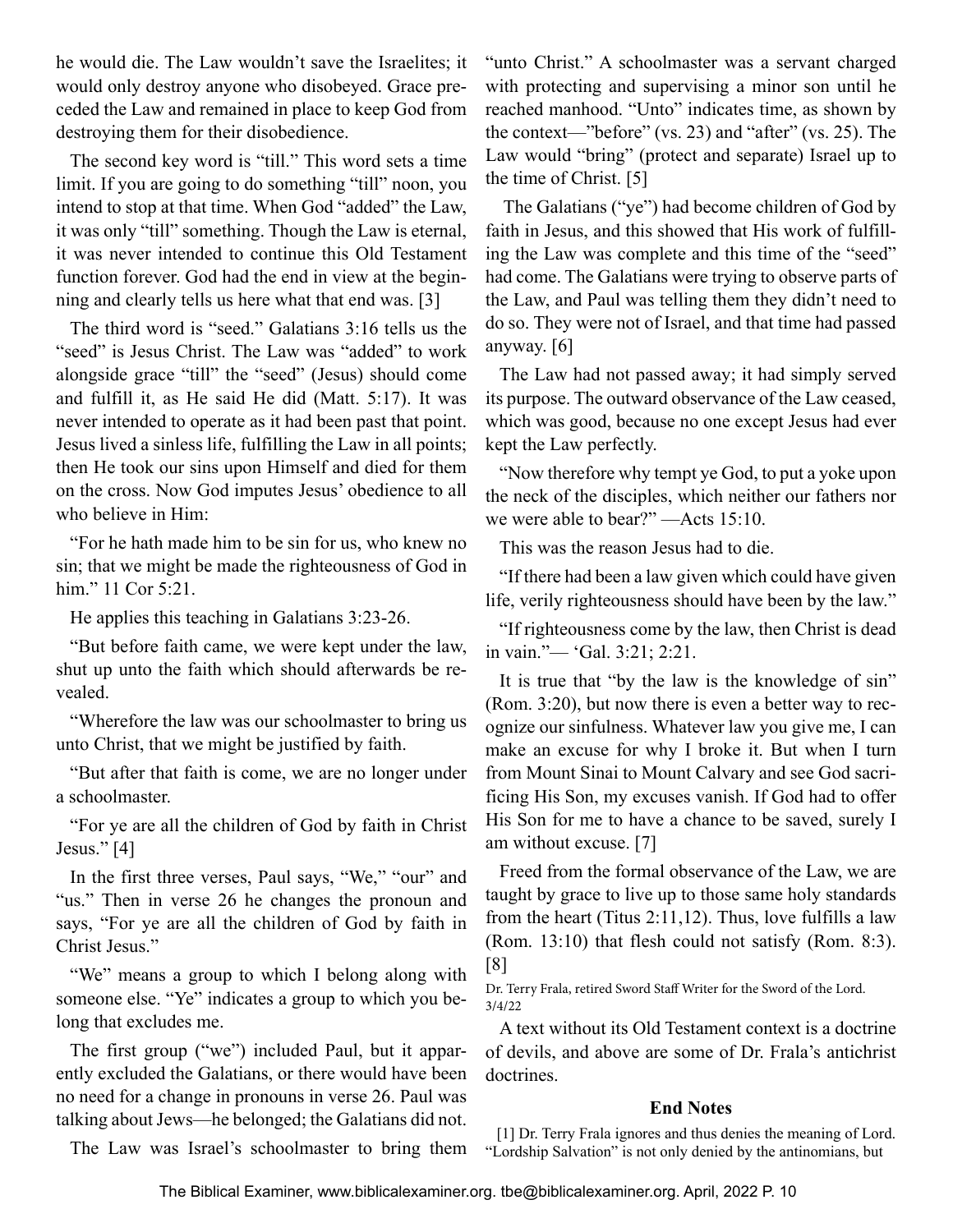is considered heresy. However, even the simplest word study will define Lord as "one who has control of the person, the master." Moreover, the Lord Himself required obedience to His Law-Word in Luke 6:46 *And why call ye me, Lord, Lord, and do not the things which I say?* In other words, there can be no salvation in the Antinomian Faith, for there is no law. It denies the Lordship or Kingship of the Lord Jesus Christ. **Rom 10:13**, *For whosover shall call upon the name of the Lord*... **Acts 17:7**, *another king, one Jesus.* The wicked who are in civil authority then and now realize that preaching Jesus is preaching that there is another king whose laws control His people. Thus, the terrible persecution in the early church as well as in nations like China today. The powers-that-be in America are now in very open warfare against the preaching of King Jesus. Those who ignore His demand for dominion will get along very well with the ungodly in authority. The preaching of Jesus will result in the expansion of the Kingdom of God, and the displacement of the kingdom of men, 1 Cor 15: 24, 25. Moreover, how does Dr. Frala deal with Matthew 28:19, 20? See Acts 2:21, 9:20, 10:48, 21:13, 10:13, &c. Both Christ and Paul spoke according to the Prophets of old, and ignoring the already established Old Testament doctrine will lead to the final destruction of men and nations. (Isa 56, Jer 23, Ezek 34, Rom 16:18, Eph 4:4, 19, 2 Tim 3:5, 2 Pet 2:2, 3, &c.)

[2] In his very first statement, Dr. Terry Frala revealed that he is corrupting the Word of God, and is presenting false doctrine and doctrines of devils. He took v. 19 completely out of its context to make if fit his corrupt doctrine; v. 20 *Now a mediator is not a mediator of one, but God is one.* Paul is clearly referring to the mediation laws, sacrifices and ordinances, the blood of bulls and goats, not to the Commandments as given to Moses on the

Mount. Those laws spoke of the Mediator to come in the "seed," which was Christ. When Dr. Frala based his doctrine on one verse, v. 19, which was removed from its context, v. 20, he destroyed any Scriptural legitimacy he might have had. He is exercising his power to speak and write without the moral authority from the Word to do so; therefore, all the rest of his doctrine must be false. He builds on a false premise, so we could dismiss him at this point, but we will continue on for a bit. There is far too much here to develop in this short tome; see https:// www.biblicalexaminer.org/Com/NT/ Galatians%203.html

[3] The cross was the end of the many

binding and oppressive mediation laws, **Colossians 2:14** *Blotting out the handwriting of ordinances that was against us, which was contrary to us, and took it out of the way, nailing it to his cross;*

[4] Remember, Dr. Frala has completely destroyed the meaning of the text by avoiding the next verse which clearly tells us that Paul is dealing with the mediation laws which were necessary until the *seed* should come. The Lord Jesus Christ fulfilled all the mediation laws, and the way was opened for all peoples and nations to come to the Father. He had to perfectly fulfill the Commandments in order to be the spotless Lamb needed to fulfill the mediation laws. By fulfilling the Commandments, He was able to fulfill the needed Sacrifice for the sins of His people.

[5] Paul is dealing with two laws, the Commandments and

the Mediation laws. Every doctrine Christ and Paul presented was according to the Law, Psalms and Prophets, and that Old Testament context determines whether Paul is speaking of the Commandments or the Mediation laws.

[6] The initial church was all Jewish. Paul is breaking their attachment to the mediation laws by which they had been bound for 1500 years. Throughout the book of Galatians, Paul is proving that the new nation of God is the Church, 6:15 *For in Christ Jesus neither circumcision availeth any thing, nor uncircumcision, but a new creature. 16 And as many as walk according to this rule, peace be on them, and mercy, and upon the Israel of God.* Dispensationalism vehemently denies Paul's words that said that old national Israel was replaced by the new nation, the Israel of God.

[7] A better way than the Commandments! It seems that Dr. Frala is saying that the believer is now free to sin as long as he loves God from the heart. However, sin is always in terms of the Commandments and their implications. **1 John 3:4** *Whosoever committeth sin transgresseth also the law: for sin is the transgression of the law. 5 and ye know that he was manifested to take away our sins; and in him is no sin. 6 Whosoever abideth in him sinneth not: whosoever sinneth hath not seen him, neither known him. 7 Little children, let no man deceive you: he that doeth righteousness is righteous, even as he is righteous. 8 He that committeth sin is of the devil; for the devil sinneth from the beginning. For this purpose the Son of God was manifested, that he might destroy the works of the devil* 

[8] In his last paragraph, Dr. Frala gives his explanation of how Schofield's wicked doctrine works out today. The Scofield Bible was first published in 1909, and has dominated the



The natural result of Antinomian Doctrine

*commandments. 24 He that loveth me not keepeth not my sayings:* John 15:10 *If ye keep my commandments, ye shall abide in my love; even as I have kept my Father's commandments, and abide in his love.* What Dr. Frala, i.e., C.I. Scofield said releases the believer to live in sin with a clear conscience. Antinomianism ignores the book of James, for James equates Christian love with actions that conform with the Law and the Prophets. J**ames 4:17** *Therefore to him that knoweth to do good, and doeth it not, to him it is sin.*

**Antinomianism gives no dogmatic law for right living** after one is converted, for it permits every man to be his own god as he allows his conscience to be his

The Biblical Examiner, [www.biblicalexaminer.org.](www.biblicalexaminer.org) [tbe@biblicalexaminer.org.](mailto:tbe@biblicalexaminer.org) April, 2022 P. 11

to the words of the Lord Jesus Christ. **John 14:15** *If ye love me, keep my* 

"fundamentalist" movement from the early 1900s. All of the popular preachers of the 20<sup>th</sup> century used the Schofield Bible, and many even gave the page number in their Schofield bible for the congregation to look up. Dr. Frala's definition of love is totally contrary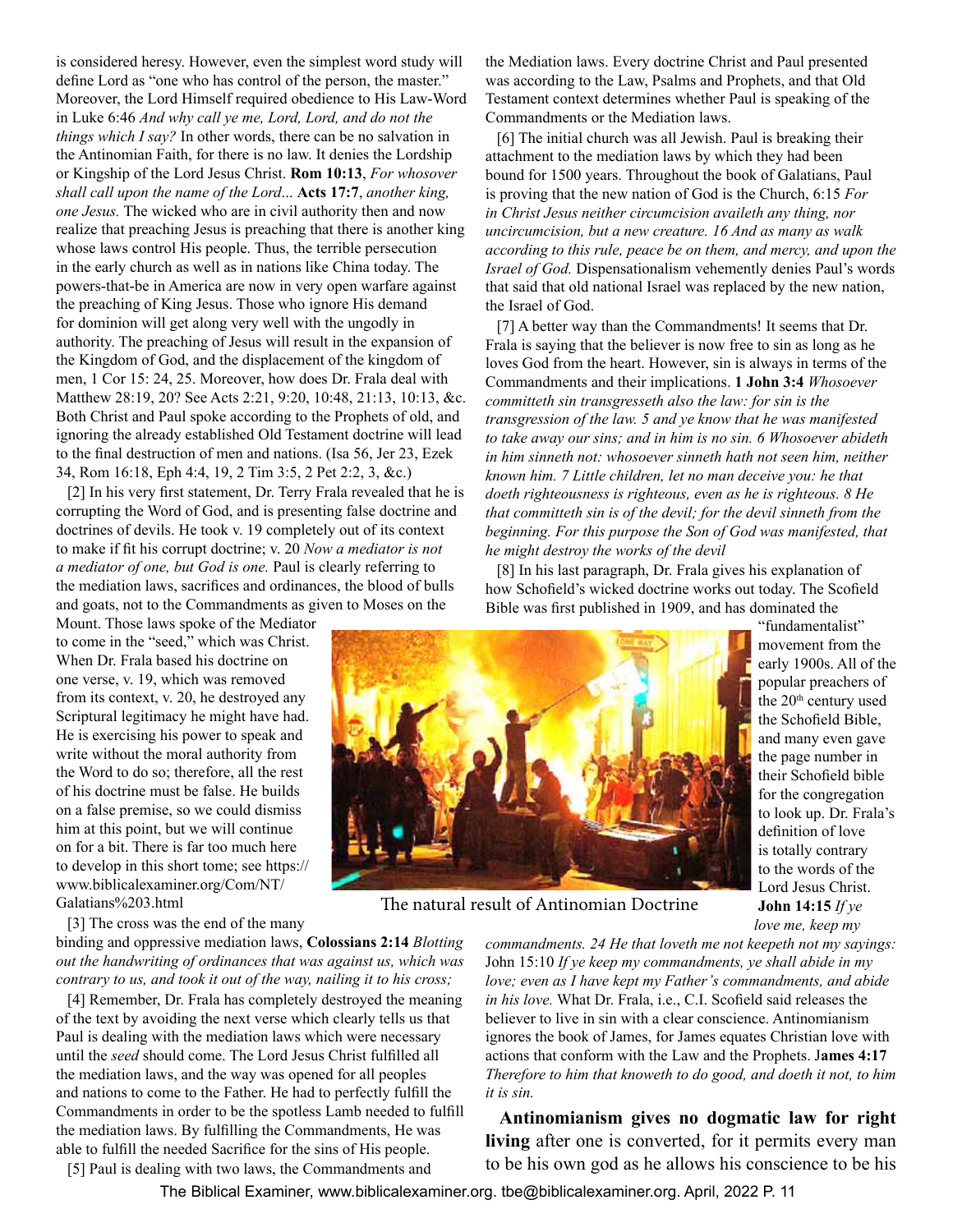<span id="page-11-0"></span>guide: 'Under the new covenant of grace the principle of obedience to the divine will is inwrought.'" ("Under the new covenant..." Scofield Bible note at bottom of p. 1245. Oxford University Press, 1909. Copyright renewed, 1945. Schofield simply systematized J.N. Darby's (1800-1880) theories. The implications of Antinomian, Dispensational theology is developed in *Death of the Church Victorious*, by Rev. Ovid Need, p 362. Sovereign Grace Publishers, Lafayette IN. "Death..." is available in hard copy or PDF download. Contact ovid. need@gmail.com. BTW, China Inland Missions took the doctrine of withdrawal into China in the 1800s.

#### **• Conclusion:**

**The heretical antinomian church was and is unable to deal with Humanism.** It may preach boldly against all the aspects of Humanism, but with no authoritative law from God, the preachers are preaching in their own authority, for all authority must come from the law-word of God. Without God's law, there is no power nor authority to withstand any sexual revolution, nor can antinomianism deal with corrupt politics and all that entails, nor with the rise of occultism and witchcraft that is flooding our nation. All authority and power belongs to Christ. Note the many popular movies that promote witchcraft, particularly shows that appeal to children, *e.g., Disney.* The promotion of witchcraft is a profoundly dangerous antichrist social force.

**Hosea 4:6** *My people are destroyed for lack of knowledge [of God's law]: because thou hast rejected knowledge, I will also reject thee, that thou shalt be no priest to me: seeing thou hast forgotten the law of thy God, I will also forget thy children. 7 As they were increased, so they sinned against me: therefore will I change their glory into shame. 8 They eat up the sin of my people, and they set their heart on their iniquity. 9 And there shall be, like people, like priest: and I will punish them for their ways, and reward them their doings.*

The reward of the antinomian spirit in the church is upon us.

Is there salvation for those who are committed to the Antinomian Faith after they have heard the Word of Truth? Dr. Frala defined again why lawlessness now prevails, and the people love the theory for it relieves them of responsibility except for a "love" that has no definition of obeying law of the Lord.

**Romans 2:6** *Who will render to every man according to his deeds: 7 To them who by patient continuance in well doing seek for glory and honor and immortality, eternal life: 8 But*  *unto them that are contentious, and do not obey the truth, but obey unrighteousness, indignation and wrath, 9 Tribulation and anguish, upon every soul of man that doeth evil, of the Jew first, and also of the Gentile; 10 But glory, honor, and peace, to every man that worketh good, to the Jew first, and also to the Gentile: 11 For there is no respect of persons with God.*

Righteousness and Unrighteousness is defined by the Law-Word of God. How will the Antinomians answer God in that day? Will they say, "We were told that Your law no longer applied in the Age of Grace?"

# It's Official

# **The American Church Is Apostate**

By Chuck Baldwin, 2/17/22

I've known for many years that the Church in America has fallen to the lowest spiritual state of its entire existence. I've tried to warn Christians in both this column and my public speaking to the dismal state of today's churches. Faithful readers are very much aware of those warnings.

But now, studied research confirms all I have warned about over the past several decades, and it's actually worse than I thought: The American Church is not just derelict; it is apostate.

Researcher George Barna and the Cultural Research Center at Arizona Christian University have released Barna's latest survey, and the findings are horrific.

According to Barna's research,

Today, 176 million Americans claim to be Christians—69% of the population. Yet, only 6% of U.S. adults—which is 9% of those identifying as Christians—possess a biblical worldview, believing the Bible to be accurate and reliable, among other convictions.

"Two out of three Americans think of themselves as a Christian, and a majority still think that Christianity is kind of about the Bible," Barna said in an interview at the time. "But there's a big gap between what (selfidentified Christians) believe the Bible may teach, and what the Bible actually teaches."

The CRC study, which included 2,000 adults, classifies American believers on a spectrum of five subgroups, from those who only self-identify as Christians to those who are termed "integrated disciples" and possess a biblical worldview. On the surface, they may all appear Christian, but the survey reveals stark differ-

The Biblical Examiner,<www.biblicalexaminer.org>. [tbe@biblicalexaminer.org](mailto:tbe@biblicalexaminer.org). April, 2022 P. 12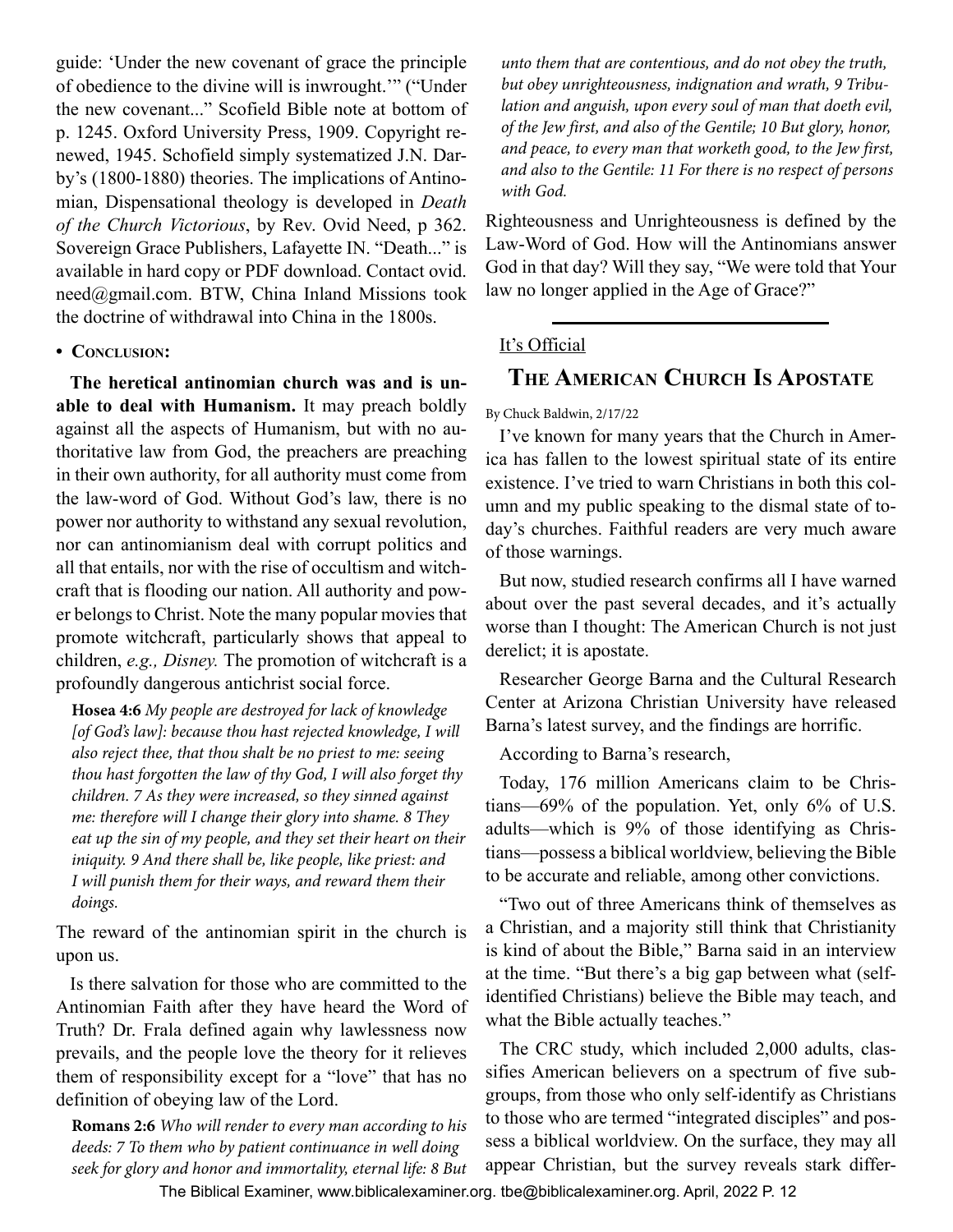ences in their core beliefs.

Large majorities of self-identified Christians also report many beliefs "not in harmony with biblical teaching," according to the survey. These include:

72% argue that people are basically good

66% say that 'having faith' matters more than which faith you pursue

64% say that all religious faiths are of equal value

58% believe that if a person is good enough, or does enough good things, they can earn their way into Heaven

57% believe in karma

"There is a remarkable level of self-deception (even among) born-again Christians," said Barna, commenting on his recent worldview research. "It represents a huge educational challenge for those responsible for biblical worldview development."

"Too often . . . people who want a certain reputation or image embrace the label 'Christian,' regardless of their spiritual life and intentions," states Barna. "'Christian' has become somewhat of a generic term rather than a name that reflects a deep commitment to passionately pursuing and being like Jesus Christ," he states.

Resonant with his decades of research work, George Barna's latest survey seeks to arouse urgency among evangelical parents and pastors regarding the necessity of teaching sound doctrine to the next generation.

To bring Barna's research into focus:

Of the 176 million Americans who claim to be Christians, only 9% of them believe the Bible to be the true Word of God and thus might genuinely be saved. ("So then faith cometh by hearing, and hearing by the word of God." Romans 10:17) That means the number of truly born-again Christians in America is probably no more than 15 million. This also means that probably less than 10% of the professing Christians attending America's churches are truly saved.

But the real number of truly saved people in this country might actually be even smaller than that.

Barna's 9% number of Christians possessing a Biblical worldview includes 33% who believe in the Buddhism/Hinduism doctrine of "karma," which is just another form of works salvation. Plus, 52% believe that man is basically good, which is a blatant rejection of Biblical truth that "there is none good but one, that is,

God" (Mark 10:18) and "there is none that doeth good, no, not one." (Romans 3:12)

To reject the spiritual depravity of man is to replace the imputed righteousness of God through faith in Jesus Christ with human self-righteousness, which, of course, provides no righteousness or redemption at all.

That means the real number of truly saved adults in this country could be somewhere between 7 and 11 million. This is out of a total population of 258 million adults.

This highlights the words of Christ: "Enter ye in at the strait gate: for wide is the gate, and broad is the way, that leadeth to destruction, and many there be which go in thereat: Because strait is the gate, and narrow is the way, which leadeth unto life, and few there be that find it." (Matthew 7:13, 14)

So, when we complain about the churches' lack of spiritual courage and conviction, we must remember that over 90% of the members of these churches are not even born-again Christians—which brings MUCH into focus.

Barna is also astute in highlighting the reason for this massive Christian apostasy: The pulpits are not teaching sound doctrine.

Quoting again from the report:

Resonant with his decades of research work, George Barna's latest survey seeks to arouse urgency among evangelical . . . pastors regarding the necessity of teaching sound doctrine to the next generation.

There it is: By and large, America's pastors are not teaching their people sound doctrine. Hence, the blame for this massive apostasy in the U.S. can be laid squarely at the pulpits of America's churches.

One would think that the stark reality of the above report would cause America's pastors to reevaluate their emphasis on "church growth," motivational speaking, turning their churches into glorified social clubs, avoiding hard sermons, being "yes-men" for civil government and on their unscriptural infatuation with Christian Zionism.

It should; but it won't.

God has written "Ichabod" over the churches of America.

[The evils of Christian Zionism explained at [https://](https://www.biblicalexaminer.org/JudaismOpen.html) [www.biblicalexaminer.org/JudaismOpen.html\]](https://www.biblicalexaminer.org/JudaismOpen.html)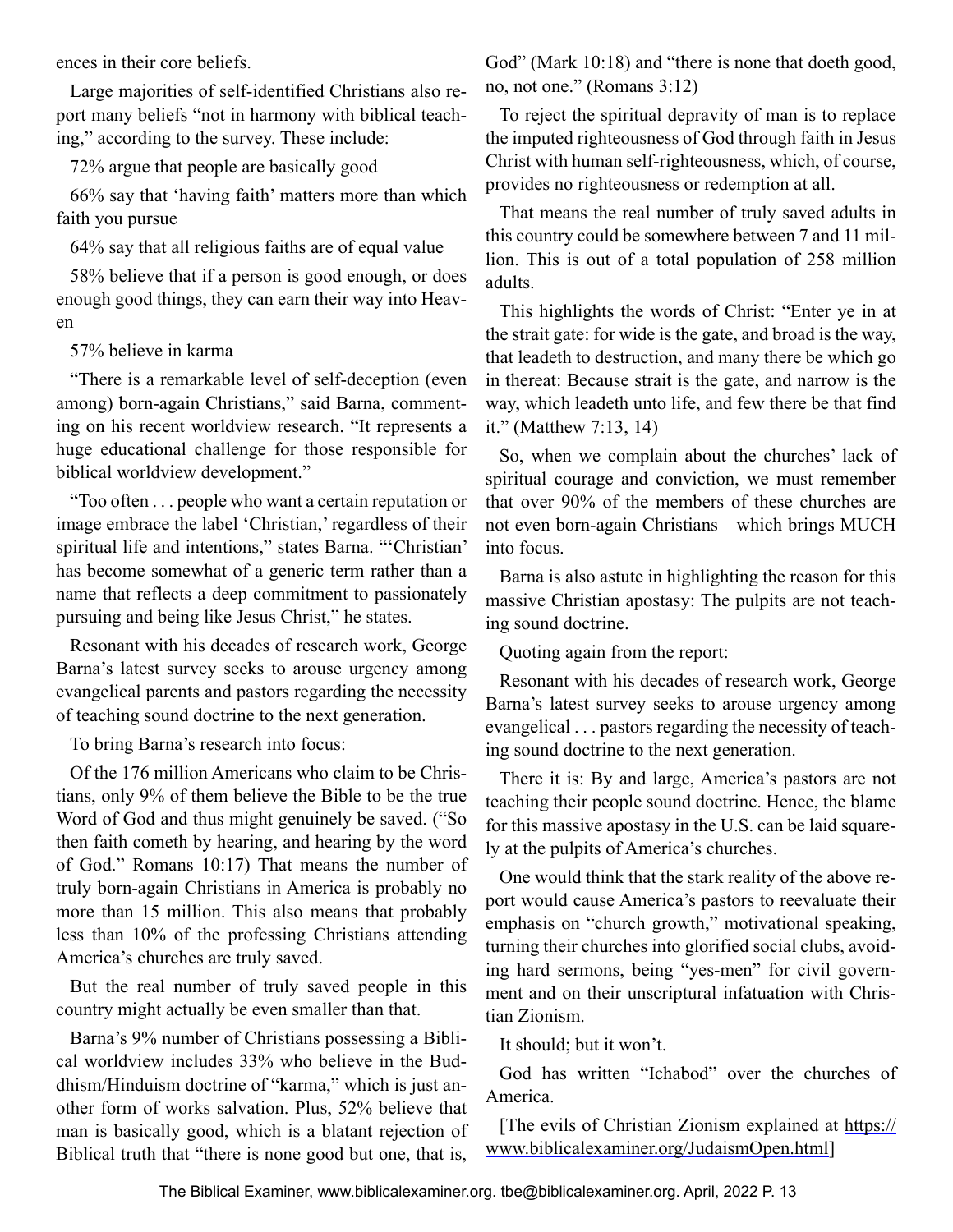# <span id="page-13-0"></span>**Black families motivated to homeschool children by 1 factor**

Programs jumped 6-fold under pandemic, now at 18% By Lance Izumi. 1/19/22

# **Real Clear Education**

As the United States observes Black History Month, African-American families are making history by leaving failing public schools and homeschooling their children in record numbers.

Throughout the COVID-19 pandemic, parents, and especially black parents, found public schools incapable of handling the crisis. Even prior to the pandemic, public schools were failing to improve learning among African-American children.

In 2019, only one and a half out of ten black eighthgraders taking the national reading and math exams scored at or above the proficiency level.

The pandemic made a bad situation even worse. According to a 2021 McKinsey & Company study, "students in majority Black schools ended the [2020-21 school] year with six months of unfinished learning." The study concluded: "The pandemic widened preexisting opportunity and achievement gaps, hitting historically disadvantaged students hardest."

Not surprisingly, black parents reacted to this educational disaster by doing the one thing they could do immediately – pull their children out of public schools to homeschool them instead.

While homeschooling increased among all racial and ethnic groups during the pandemic, the rate skyrocketed among African-Americans. Census Bureau data shows homeschooling among black households jumped sixfold, from 3% in spring 2020 to 18% in spring 2021. Relatively equal proportions of white, black, and Hispanic households now homeschool their children.

One African-American mother in Detroit told The New Yorker that she had challenged the city's school superintendent, saying: "Parents are not deciding to take their children out because of COVID. Parents are doing [homeschooling pods] because education has failed children in this city forever."



Jeanetta Riley, another mother interviewed by The New Yorker, said, "A lot of Black people are struggling." Her daughter was performing two grade levels behind in math when she decided to join a local homeschool parents' group.

Using learning tools,

such as the free online Khan Academy tutorial program, plus other resources, Riley homeschooled her daughter, who is now achieving at grade level. Her daughter is happier and Riley plans to continue to homeschool her even after the pandemic ends.

Academics, however, are far from the only reason that blacks are turning to homeschooling.

Demetria Zinga, who created a popular homeschool YouTube channel, believes that black families "choose homeschooling for different reasons" and that "each family is unique." Some, she says, choose to homeschool because of the time and schedule flexibility it offers, while others want to take their children out of public schools because their kids "are being dishonored or devalued."

Further, she says that many African-American families want to "share our values and we want to pass on our heritage, which cannot be done holistically if we're sending off our children for eight hours a day to be under the care of a system that doesn't support that."

Zinga used the freedom and flexibility that homeschooling affords to choose the type of curriculum that best suited her children's needs. Her oldest daughter Nyomi thrived using a classical education curriculum, which she said was "a pretty hard challenge," but which "was helpful to make me a better writer."

"I believe homeschooling is growing and exploding amongst African Americans and there will be more and more homeschoolers," Zinga predicts. She says that homeschooling has been "a journey well worth it" because "I really got to be there for [my kids] in a way that I wouldn't have been any way else."

Khadija Ali-Coleman, co-founder of the growing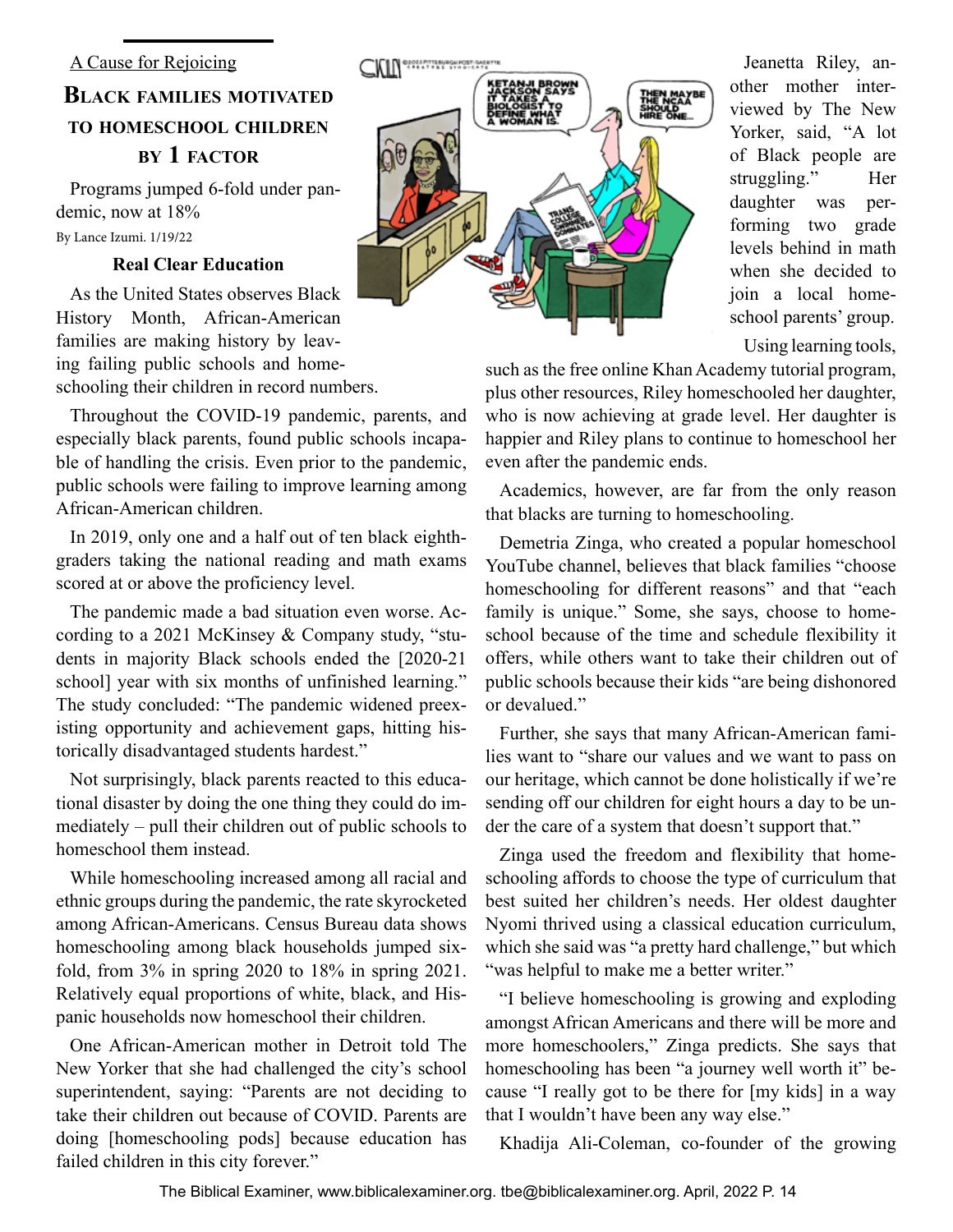<span id="page-14-0"></span>Black Family Homeschool Educators and Scholars, observed, "COVID-19 was the publicist for homeschooling." With the success and satisfaction that many parents are experiencing with teaching their kids at home, expect homeschooling to be a key wave of the future in the black community.

Lance Izumi is senior director of the Center for Education at the Pacific Research Institute. He is the author of the new PRI book, The Homeschool Boom: Pandemic, Policies, and Possibilities.

https://www.wnd.com/2022/02/black-families-motivated-homeschool-children-1-factor/?utm\_source=Email&utm\_medium=wndnewsletter&utm\_campaign=dailyam&utm\_content=newsletter&ats\_es=7 6c88699640bf17c199c18ba90162de3

**The devilish-wicked "government school" system is collapsing** under its own weight; its primary goal has been and is the destruction of the family, and the preservation and strengthening of the "beast-state." Black parents are realizing that they are victims of the system. Lord willing, these homeschoolers will bring strength to the Black community. We should pray to such an end of strengthening Black families in the Lord and indiscipline.

Where are the Parents?

# **TikTok is destroying our children**

#### By Michael Brown

Alex Marlow, News Editor-in-Chief at the rightwing website Breitbart.com, recently made the claim that "TikTok is Chinese mind control," pointing to how it has captivated the "increasingly A.D.D. American mind" with its constant scrolling....

 [A]lthough TikTok was developed by a Chinese company and is owned by a Chinese company, it is banned in China, along with a number of other, major social media platforms, including Facebook, Twitter, and Instagram. How interesting! So, the app is good for kids in America and the world but not good for kids in China? ...

To give a shocking case in point, according to a recent video by conservative commentator Matt Walsh, "Tik-Tok Is Making Mental Illness Trendy."

He noted how destructive ideas and behavior and concepts "can go from fringe to trendy to mainstream quite literally overnight." He added, "What was unusual one moment might be ubiquitous the next, and people, especially young people, can get caught in the

current and drowned before they even notice that their shoes are wet."

He pointed to the latest TikTok fascination with what is called Multiple Personality Disorder (MPD), as a result of which large numbers of young people are wrongly diagnosing themselves with this unusual condition....

It's really as if a foreign entity has invaded the hearts and minds of our kids, what Jordan Peterson recently referred to as a "sociological contagion." (**Clearly demonic, ed.**)

Peterson also opined that opening the boundaries of "sex categories" would "fatally confuse thousands of young girls,"...

Perhaps this Newsweek headline from October 2021 provides some of the necessary substantiation for Peterson's claim: "Nearly 40 Percent of U.S. Gen Zs, 30 Percent of Young Christians Identify as LGBTQ, Poll Shows."

This spike of more than 4,000 percent, from roughly 3 percent of the population to the current 40 percent, did not happen in a vacuum. Instead, this is what takes place when a society loses its boundaries, casts off traditional biblical values, and inundates its young people with a constant flood of pro-LGBTQ messages and propaganda. The latest TikTok trends provide yet another avenue for such mass deception, as kids are selfdiagnosing themselves with all kinds of alleged mental disorders....

[T]these are major results of TikTok (along with some other social media apps), and parents need to be incredibly alert to this latest threat. Is this another reason why China bans the app?

A child abuser may not be crawling through your child's window, but another, very destructive force may be flooding into your child's mind through social media apps, with TikTok at the top of the list. Be vigilant and beware! And remember that, as Solzhenitsyn warned, if we lose our moral and spiritual grounding, we lose all, and chaos soon ensues.

The entire article is at https://www.christianpost.com/voices/tiktok-isdestroying-our-children.html

**Antinomianism has to weapons** with which to fight this demonic invasion, for our weapon is the preaching

, teaching and applying the law of God.

# **Rescued by Ruby**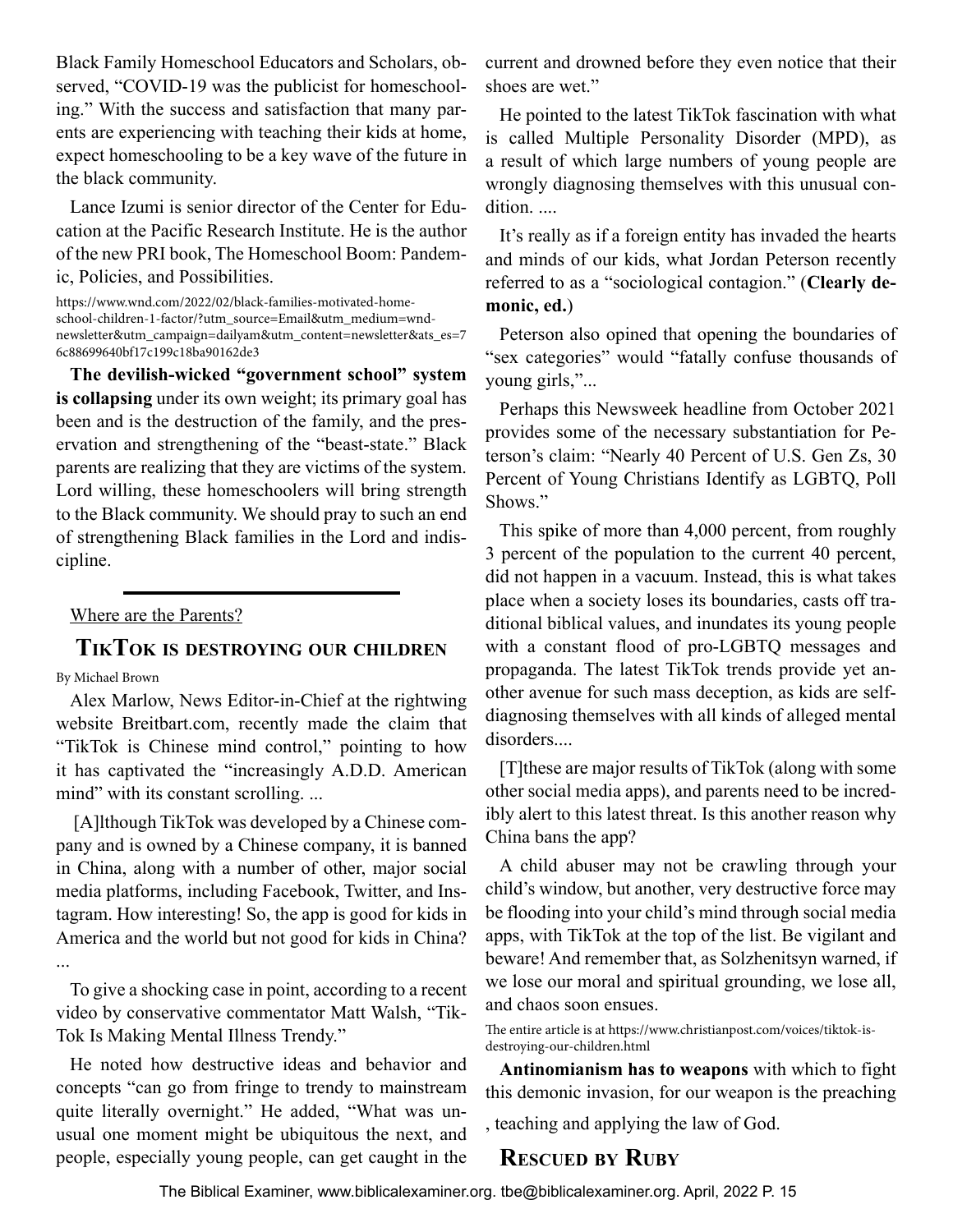#### By Rev. Need

*Rescued by Ruby* **is a new original Netflix film** which is worth the whole family watching. It is based on a true story about a very active and uncontrollable shelter dog that was adopted by a RI State Trooper whose dream was to be in the K-9 unit. The age limit for getting into the unit was 30 years old,



and he was 30. The cost of a pureblood Shepherd was around \$10,000, and the unit did not have that kind of money nor did this trooper. Though he was assured many times that he did not qualify as a K-9 handler, he refused to be discouraged from his dream. His only option was to obtain a dog and train himself and the dog for the K-9 unit. He adopted a dog from a shelter that several people had returned because that though the dog was very friendly, she was totally uncontrollable. The dog was to be "put down" the evening of the day the trooper showed up requesting a dog. He was unable to take the dog to the K-9 training classes, so he spent the next several months training her and himself. It is a very heartwarming and encouraging story. There is no violence, skin, sex nor foul language in this movie. One of key points of the film was that when he was the most discouraged, his wife encouraged him to continue on with his dream.

**The reward of dedication, discipline and hard work?** *Ruby* was named *The Nation's Search & Rescue Dog of the Year, 2018*. It is an encouraging, true story of husband and wife—with one young child and another on the way— working together to achieve the husband's dream. As we think on these kinds of movies based on true events, we see there are more than enough true events to make good, encouraging and family movies for many years, *e.g.,* "Sergeant York," "Greater," "For the Glory," "Secretariat," "42," &c.

As I thought on the dog *Ruby*, I was struck **with the fact that** *Ruby* **was uncontrollable** until she was adopted by someone who would love her and with his wife's encouragement, would not quit. He invested his time into taming and training *Ruby* so she would be useful to society. How much like *Ruby* were we before we were called and adopted into God's family; we were wild and untamable, but the Lord loved us even

while we were yet sinners, took us up out of *hole of the pit*, adopted us into His family, and placed us with people who would patiently train us in the Christian faith so we would be profitable for His glory in society. (Isa 51:1)

*9 Know ye not that the unrighteous shall not inherit the kingdom of God? Be not deceived: neither fornicators, nor idolaters, nor adulterers, nor effeminate, nor abusers of themselves with mankind,* 

*10 Nor thieves, nor covetous, nor drunkards, nor revilers, nor extortioners, shall inherit the kingdom of God. 11 And such were some of you: but ye are washed, but ye are sanctified, but ye are justified in the name of the Lord Jesus, and by the Spirit of our God***.** (1 Cor 6)

One of my favorite songs that should touch the heart of everyone who has been lifted from the miry pit by the Hand of the Great Shepherd. This wonder song by Horatius Bonar speaks to the issue at hand:

I was a wand'ring sheep, I did not love the fold; I did not love my Shepherd's voice, I would not be controlled. I was a wayward child, I did not love my home; I did not love my Father's voice, I loved afar to roam.

The Shepherd sought his sheep, The Father sought his child; They followed me o'er vale and hill, O'er deserts waste and wild: They found me nigh to death, Famished and faint and lone; They bound me with the bands of love, They saved the wand'ring one.

Jesus my Shepherd is; 'Twas he that loved my soul, 'Twas he that washed me in his blood, 'Twas he that made me whole; 'Twas he that sought the lost, That found the wand'ring sheep, 'Twas he that brought me to the fold, 'Tis he that still doth keep.

I was a wand'ring sheep, I would not be controlled; But now I love my Shepherd's voice, I love, I love the fold. I was a wayward child, I once preferred to roam; But now I love my Father's voice, I love, I love his home. Horatius Bonar, 1843. Original Trinity Hymnal, p. 396. https://opc. org/hymn.html?hymn\_id=328. It is sung at https://www.youtube.com/ watch?v=-VMwIVDNTNQ

Two quick takeaways: **First,** the trouper was not a dog trainer, yet his desire to train his dog forced him to learn so he could instill discipline into the dog. Parents need to train themselves in discipline, so they can effectively instill discipline into their children. **Second,** that young Christian who may seem to be beyond all hope of mentoring into a mature and useful Christian may be a *Ruby—*rescued at the last minute on her way to being destroyed, and with tender love, patience and training,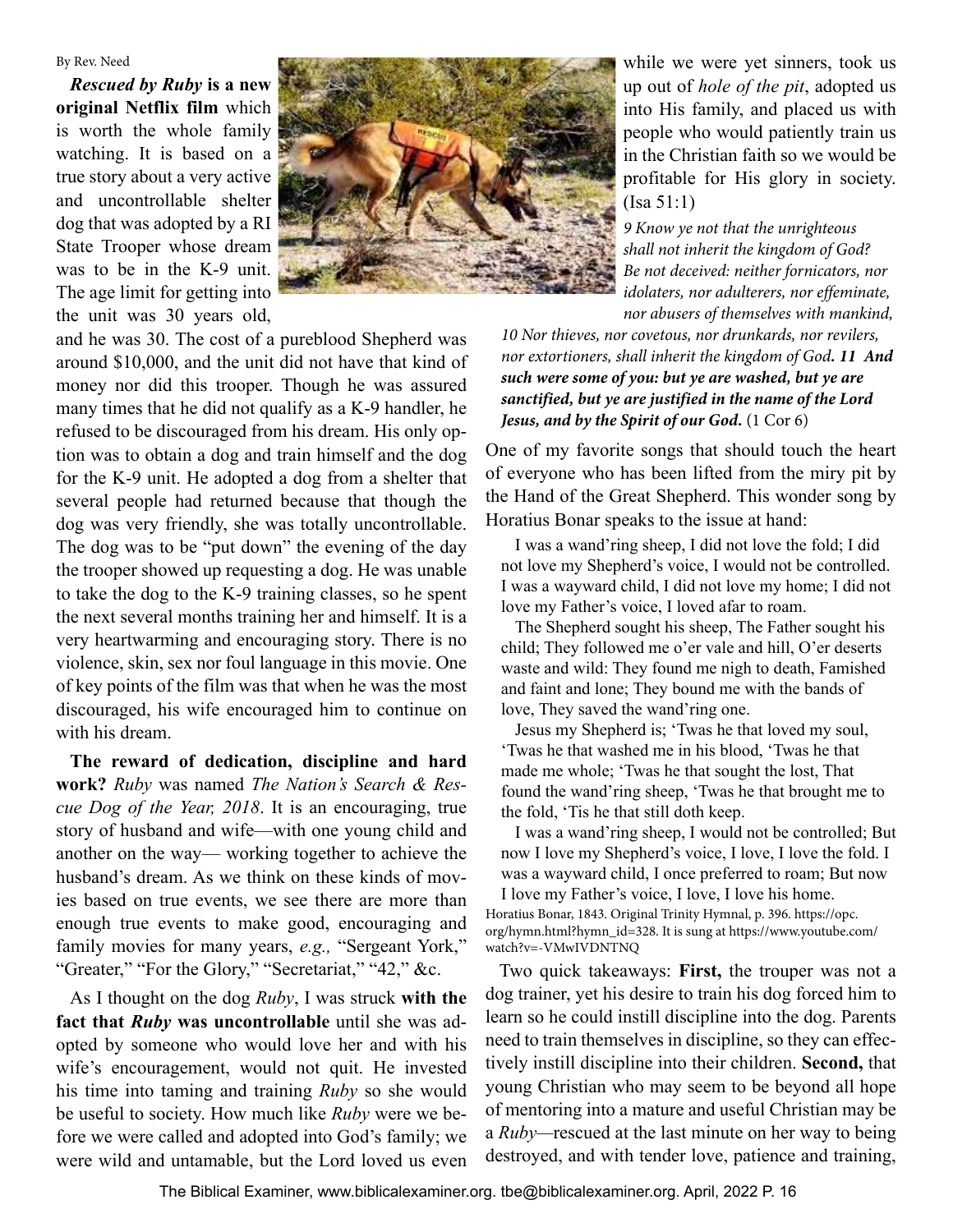<span id="page-16-0"></span>she was disciplined and developed into *The Nation's Search & Rescue Dog of the Year, 2018,* for the greater good of society.

May God see fit to raise up men dedicated, as was this trooper with *Ruby,* to train themselves in discipline so they can train their own children in the needed discipline to be effective servants of the Lord Jesus Christ, and a blessing to the community

**2 Peter 3:18** *But grow in grace, and in the knowledge of our Lord and Saviour Jesus Christ. To him be glory both now and for ever. Amen.*

# **Various**

• Farmer to Americans: Your grocery bill is going to go up \$1,000 per month

Grower of corn, soybeans explains why food prices will skyrocket

https://www.wnd.com/2022/03/corn-soybean-farmer-americansgrocery-bill-going-go-1000-month/?utm\_source=Email&utm\_ medium=wnd-brief&utm\_campaign=dailypm&utm\_content=brief&ats\_ es=76c88699640bf17c199c18ba90162de3

Biden is promising a food shortage in the US as he finances the permanent corruption of multiplied thousands of tillable acres with solar panels that will never pay for themselves. The profit is the government subsidies that encourages farmers to cover their tillable land.

• My youngest daughter works a very early shift at Kroger, where she gets opportunities to talk with the vendors. A vendor told her that Boar's Head meat and cheese prices are not being raised but by a little bit, in comparison to the huge markup that Kroger is doing for the products they sell. BH is raising prices by cents compared to Kroger raising prices well over a dollar more. "He asked me why do I think that is. I answered because the people, through the media, news, whatever, are being told to expect inflated prices. He agreed with me." Note that the producers will get the blame for higher prices while Kroger pockets the inflated prices.

**Note: Oil producers** are not warm to the idea of increasing output, and oil may reach \$200 a barrel. The goal of the "Environmentalist" movement is not only to depopulate the earth, but to see the price of our abundant natural energy gets so high that the consumer must switch to EVs and renewable energy. But who can afford a \$50,000+ vehicle? God has given this nation such an abundance of natural energy that we could supply much of the world with energy. Remember the problem with Natural Gas in the Gulf. It is under such high pressure, we have been unable to tap it.

The average homeowner uses 911 kWh per month. It takes at least 25 modern, high-end and expensive solar panels to power the average house. Most places in the US have only 4 hours of usable sunlight. Where will the energy to power the house be stored? If it were not for government subsidies, solar would be unaffordable. The solar promise is a fraud. The average instalation cost payback is 8-16 years. (We drive through hundreds of acres of solar panels, and many are not following the sun.

*"Whom the gods would destroy they first make mad.*" This proverb first appeared in *Sophocles'* 17thcentury play *Antigone*. That is to say "evil appears good in the minds of those whom God leads to destruction." It has become a common proverb since, and this proverb certainly describes our modern world as God's hand of judgment descends on all those who have rejected the law of God. Propaganda has replaced reality.

**• Reporter Posts Video of Trying to Charge His Tesla,** Shows Why Electric Cars Won't Quickly Solve Gas Issue [You will like this video**]**

Let's stop paying high gas prices and save the planet and be like the cool kids and drive electric cars!

That's what we keep hearing, right?

Who needs the laws of physics, economics, infrastructure or plain old common sense? Just electrify! Electrify! Electrify!

No need to worry about those rolling electrical blackouts in California. Or how close the Texas electrical grid came to collapsing in bad weather. Or federal mismanagement increasing natural gas prices.

After all, if men can be women and Sen. Elizabeth Warren can be a Cherokee, anything is possible. Anything!

Except replacing the internal combustion engine for transportation. At least in the near future. …

One response to his tweet featured a video of a stranded roadside Tesla being rescued by — of all things — a man with a gas can! [The man had a small Honda generator and a can of gas in the trunk of his Tesla so he could get enough "juice" to get him to the next charging station.]

https://www.westernjournal.com/reporter-posts-video-tryingcharge-tesla-shows-electric-cars-wont-quickly-solve-gas-issue/?utm\_ source=Email&utm\_medium=conservative-brief-WJ&utm\_ campaign=dailypm&utm\_content=western-journal&ats\_es=76c8869964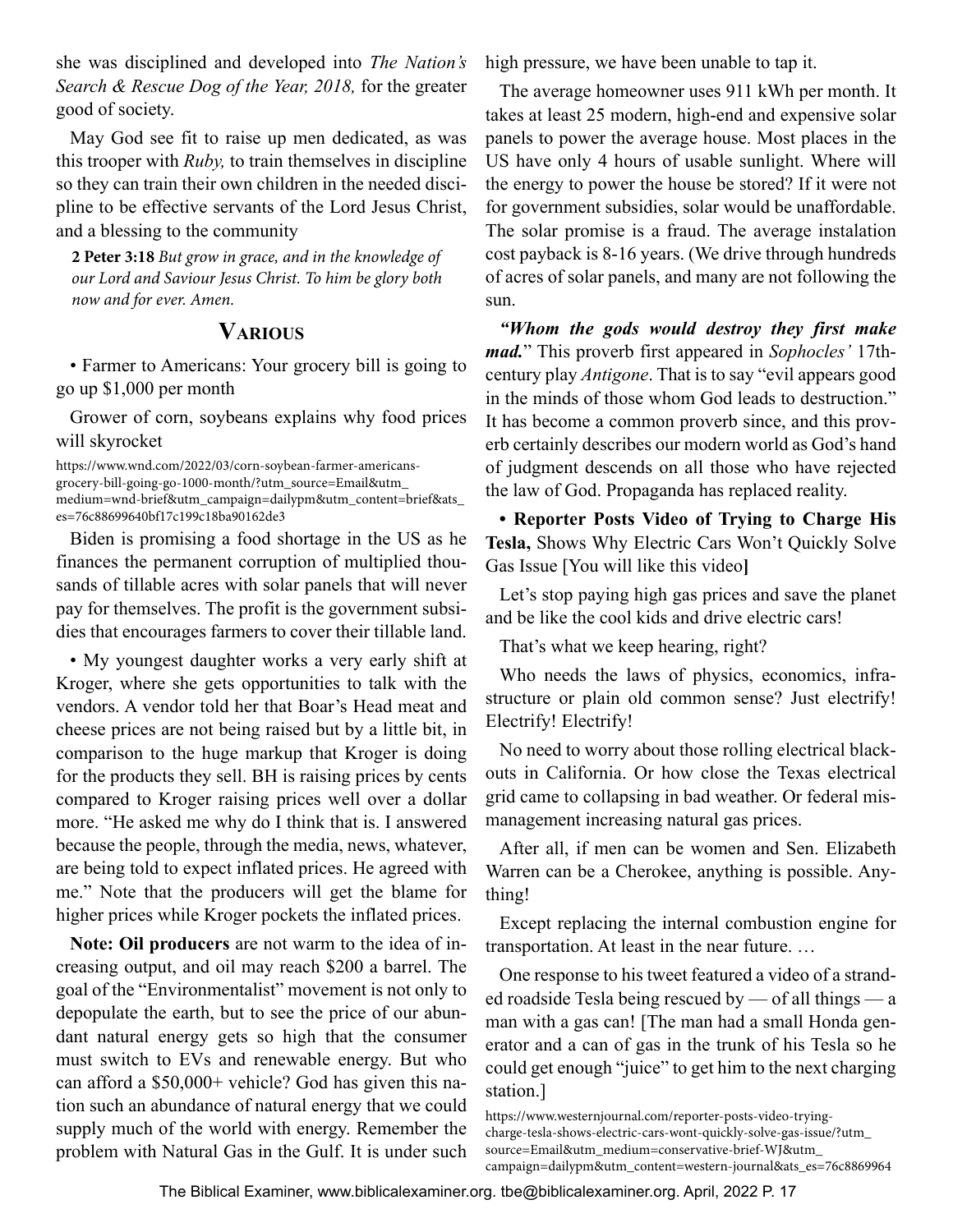#### 0bf17c199c18ba90162de3

#### **• NaturalNews.com**

You do not control your own money if it's in the banks. Everything the banksters are doing to the Russians, they plan to do to YOU. If you refuse to comply with anything -- such as vaccines -- you can be cut off from the entire financial system without warning.

Given these radical changes in the world over the last several weeks, I have made what I believe to be an honest reassessment of the role of crypto in our modern (risky) world.

A few years ago, nobody imagined banks would be weaponized against innocent, peaceful citizens, but now that governments has crossed that Rubicon, crypto is the only sensible place to store assets that require near-liquidity.

**Comment:** Crypto or in real property, metals or ... I don't think I can go crypto, basically I do not understand crypto.

### **• Teacher 'dazed' and 'unresponsive' after 5-yearold pummels her**

PEMBROKE PINES, Florida -- A disturbing incident in a South Florida classroom put a teacher in the hospital last week after she was allegedly beaten by a 5-yearold student, leaving her "dazed" and "unresponsive."

https://www.wnd.com/2022/03/teacher-dazed-unresponsive-5-year-oldpummels/?utm\_source=Email&utm\_medium=wnd-breaking&utm\_ campaign=breaking&utm\_content=breaking&ats\_es=76c88699640bf17c 199c18ba90162de3

Because of the child's age, no one was held responsible, not even the parents.

**• Yesterday I filled my faithful Ridgeline's** gas tank with 16 gallons of regular that at \$4.10/gallon cost me over \$65. I say gas prices will shoot over \$6/gallon, thanks to Brandon's feckless and idiotic ban on Russian oil imports. Where'd I get such a consarned fool notion? From this Brent Crude Oil chart and this West Texas Intermediate Crude chart. In 2008 the WTIC high was \$145.08 and the Brent high \$146.08. In just this first surge occasioned by the Ukrainian war, Brent shot up to \$139.13 and WTIC to \$130.50. If they do this in the green tree, what will they do in the dry? Blow through \$145 like a scalded dog.

Been thinking about that Russian oil ban. My guess is the absurd climate change advocates are perfectly overjoyed to see \$6 gas, since they want to end oil, coal, and gas use anyway. Fits right into the WEF's Great Reset. Oh, by the way, have I told y'all that for five years I studied and wrote about the environmental movement and climate change? My unfazed and un-rebutted conclusion remains that man-caused climate change is baseless hogwash, not as much as a mouse burp. That's the real science, not the political science....

### Franklin Sanders

Note that the crude oil cheaper, but gas prices are much higher. There is much more to this than we are being told.

**• 'Demonic': Woman** who once lived as a man shatters media narrative

https://www.wnd.com/2022/03/demonic-woman-lived-man-shatters-media-narrative/?utm\_source=Email&utm\_medium=wnd-breaking&utm\_ campaign=breaking&utm\_content=breaking&ats\_es=76c88699640bf17c 199c18ba90162de3

**• Articles By Jon Rappoport**

### **1) The real US-Russian connection looks like this**

### **2) Hate Russia. The campaign builds**.

The late great author and researcher, Antony Sutton (1925-2002), labored for many years to unearth US-Russian collusion at the highest levels. That's why Sutton was censored by mainstream news and academic institutions.

*The Best Enemy Money Can Buy* (1986), and his three-volume classic, *Western Technology and Soviet Economic Development*, published between 1968 and 1973, exposed the deep historic relationship between US and Russian power players. Sutton meticulously documented the transfer of key technologies from the West to the USSR. ...

https://blog.nomorefakenews.com/2022/03/18/the-real-us-russian-connection-looks-like-this/

#### 3) **US helps build Russian war machine**

Recently, I have been presenting evidence, from the work of the prodigious researcher, Antony Sutton, that modern Russia was, to a significant degree, established by Americans.

One—and not the only—vector of Sutton's work was: technology transfers from the US to Russia. His proof was voluminous and specific.

# 4) **The Russians needed lots of help. They were behind the curve.**

https://blog.nomorefakenews.com/2022/03/23/ushelps-build-russian-war-machine/

# 5) **Naming names: US built war capability for**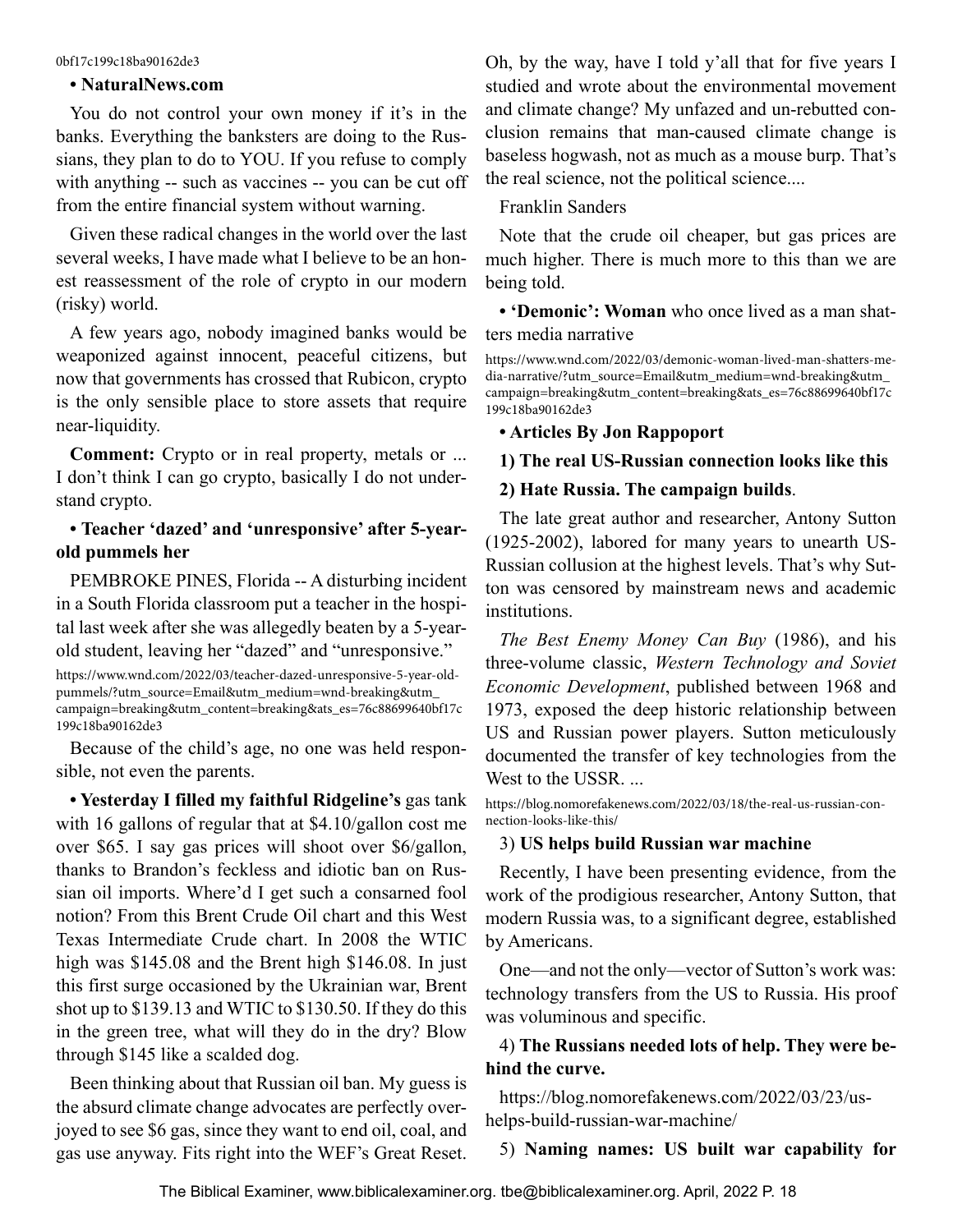#### <span id="page-18-0"></span>**Russia—leading to the deaths of American soldiers**

https://blog.nomorefakenews.com/2022/03/25/us-built-war-capabilityfor-russia-leading-to-deaths-of-american-soldiers/

**Editor's Note:** Sutton documents what has been known for years, i.e., without US support, which started after WWII, Communist Russia would have passed into history long ago. Warfare moves people to accept oppression and taxation they would not otherwise accept. There are huge amounts of money causing and supporting war. It appears that the military-industrial complex needed nations to fight each other so they could reap financial benefits for supplying equipment on both sides. Warfare moves people to accept oppression and taxation they would not otherwise accept. Besides, warfare helps deal with the "overpopulation situation." The banks financed both sides in Lincoln's war against the Confederate States of America.

•**America Has To Lead** the New World Order? Wake Up, and ditch the malarkey, Sleepy Joe!

In order to try to con the Free West, the globalists have repackaged the so-called New World Order calling it the Green New Deal, and more recently Klaus Schwab's Great Reset and its phony "Build Back Better".

https://canadafreepress.com/article/america-has-to-lead-the-new-worldorder-wake-up-and-ditch-the-malarkey-sleepy-joe

### **• Think the Price of Oil Is Bad? Lithium Needed to Make Electric Cars Up 472% Since Last March**

https://www.westernjournal.com/think-price-oil-bad-lithium-needed-make-electric-cars-472-since-last-march/?ff\_source=Email&ff\_ medium=conservative-brief-WJ&ff\_campaign=dailypm&ff\_ content=western-journal

#### **•Medical, off the rails**

We have a good friend whose daughter is studying to be a nurse. She told us a few days ago that patients who are well enough to go home and want to go home are not released by the hospital to go home. When she asked why they were not sending the patient's home, she was told that if they send them home, they will not get government payments, the beds will be empty and they will need to lay off staff members.

### **• Soybean Oil May Cause Irreversible Changes in Your Brain**

Vegetable oils and seed oils like soy, canola, sunflower, grapeseed, corn, safflower, peanut and rice bran oil are loaded with omega-6 linoleic acid (LA), which acts as a metabolic poison when consumed in excess. ... Soybean oil has been shown to cause irreversible genetic changes in the brains of mice. This was true both for unmodified soybean oil and soybean oil modified to be low in LA. Both produced pronounced effects on the hypothalamus, which regulates metabolism and stress responses. A number of genes in the mice that were fed soybean oil were not functioning correctly, including a gene that produces oxytocin, the "love hormone."

https://articles.mercola.com/sites/articles/archive/2022/03/09/soybeanoil-cause-genetic-changes-brain.aspx?ui=62275c4f6eb5e1c6872fae c264ac18ae89396dd486d6b98af038d9fef2e3c00d&sd=20110406&c id\_source=dnl&cid\_medium=email&cid\_content=art1HL&cid=2022030 9&mid=DM1130171&rid=1428723637

**Comment:** There are very few commercial food items that do not contain soy. We have known about and warned about the dangers of Soy for years. We cook with Coconut oil, olive oil and butter.

**• READ the LABELS,** and you will be surprised at how much water is being added to just about everything, even sausage. Many things that in the past had no water, now have water listed as a first or second ingredient. Chicken is normally clearly marked, "Up to 15% added water."

### **• FDA Announces Real Meat Will Be Banned in 2024**

https://articles.mercola.com/sites/articles/archive/2022/04/01/rawmeat-sales.aspx?ui=62275c4f6eb5e1c6872faec264ac18ae89396dd4 86d6b98af038d9fef2e3c00d&sd=20110406&cid\_source=dnl&cid\_ medium=email&cid\_content=art1HL&cid=20220401Z1&mid=DM1137 138&rid=1449517847

All of these distressing events are according to *the determinate counsel and foreknowledge of God*, as He directs all history for the praise of His own glory.

#### Easter

# **EMOTIONALISM OR FAITH?**

# **The Danger of Dramatizing the Life and Sufferings of Jesus**

Pastor H. Rondel Rumburg

Is there a danger in dramatizing the life and sufferings of the Lord Jesus Christ? Did Jesus Christ say anything about drama, theatre or movies portraying any personage of the Godhead including Himself?

Certainly some will say the Lord Jesus did not speak about the movie "The Passion of The Christ" for the film occurred 2000 years after He ascended back into heaven and was seated at the right hand of God the Father. And if He did say something about it how and when did He do so? The Word of God records only the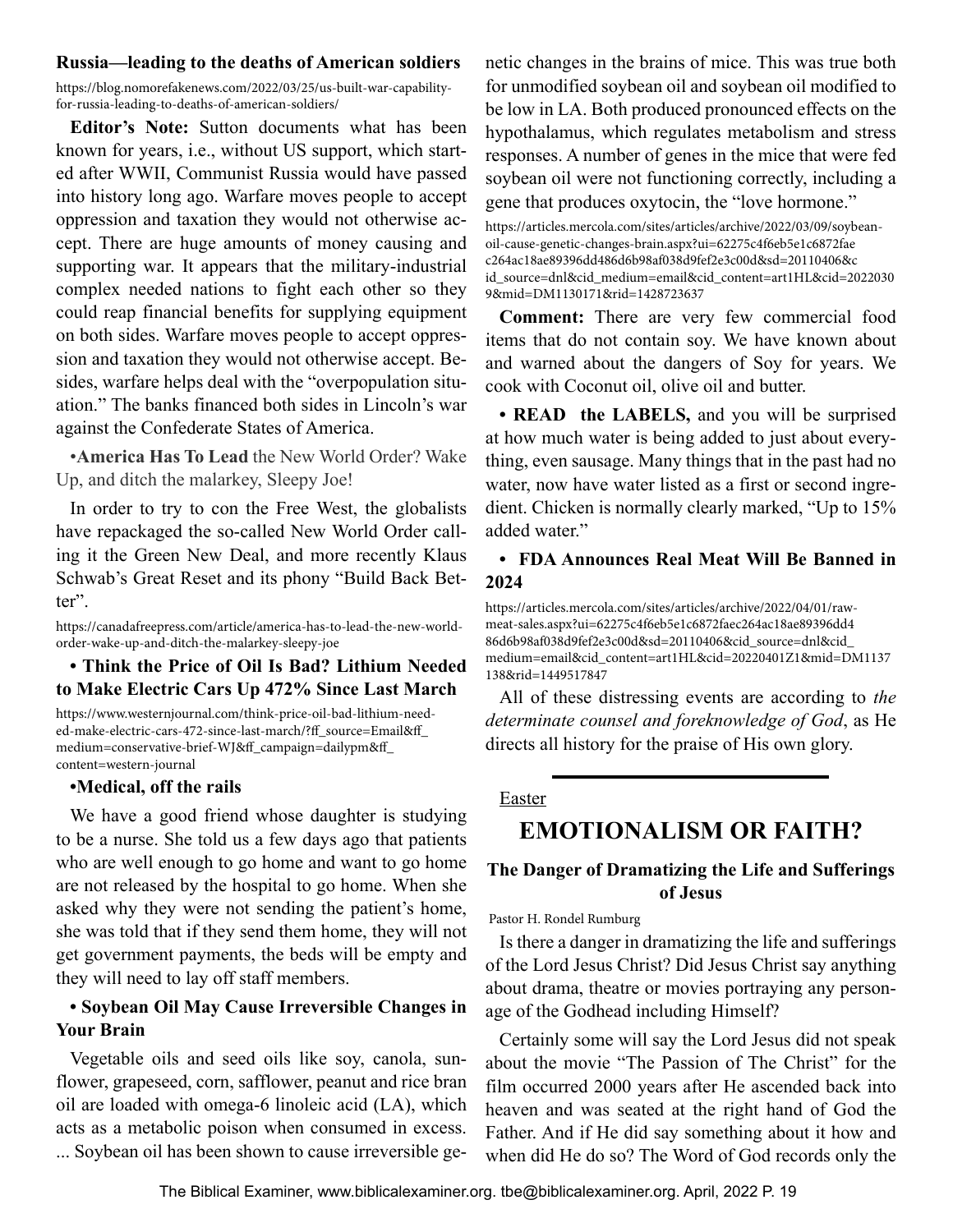truth and the earthly words of Jesus the Christ are without flaw. Therefore, we must not say He had nothing to say about this and other such productions, for He was/ is God and saw the end from the beginning. He is omniscient or all knowing. Of course our Lord did not speak of the film directly by it title and producer, but did He speak indirectly about it and the way it was viewed? The passage before us seems to be very applicable to that point. The text is a part of the depiction of the sufferings of the Lord Christ.

**TEXT**: *"And there followed Him a great company of people, and of women, which also bewailed and lamented Him. But Jesus turning unto them said, Daughters of Jerusalem, weep not for Me, but weep for yourselves, and for your children. For, behold the days are coming, in the which they shall say, Blessed are the barren, and the wombs that never bare, and the paps which never gave suck. Then shall they begin to say to the mountains, Fall on us; and to the hills, Cover us"* (Luke 23:27-30). These are the only words of Christ spoken between His condemnation and the crucifixion, and this is the only place they are found in the Bible.

The Word of God is the place that the Christian is to find directions for worshipping and serving God acceptably.

"The quickest way to slay error is to proclaim the truth. The surest mode of extinguishing falsehood is to boldly advocate Scripture principles. Scolding and protesting will not be so effectual in resisting the progress of error as the clear proclamation of the truth in Jesus." ― C. H. Spurgeon

What are the dangers of movies portraying Christ or any person of the Godhead? There is the danger of the grievous offense of idolatry; there is the danger of becoming a spectator standing aloof as a judge; there is the danger of questioning the sufficiency of the Bible because of the supposed need for film depictions and other extra-Biblical authorities; there is the danger of humanizing Christ to the exclusion of His divine nature; and there is the danger of making Christ's suffering common.

At the root of the problem we seem to have the confounding of two matters: faith and feeling; and an incorrect relationship to these issues can have eternal consequences. The present age is permeated with the penchant of calling evil good and good evil—"Woe unto them that call evil good, and good evil; that put darkness for light, and light for darkness; that put bitter for sweet, and sweet for bitter! Woe unto them that are wise in their own eyes, and prudent in their own sight" (Isa. 5:20, 21). There is much death in the modern religious pot, especially when the spiritual is turned into the sensual or fleshly.

There is the matter of obedience to the Word of God. What does God demand in the second commandment, "Thou shalt not make unto thee any graven image, or any likeness of any thing that is in heaven above, or that is in the earth beneath, or that is in the water under the earth: thou shalt not bow down thyself to them, nor serve them: for I the LORD thy God am a jealous God, visiting the iniquity of the fathers upon the children unto the third and fourth generation of them that hate me; And shewing mercy unto thousands of them that love me, and keep my commandments" (Ex. 20:4- 6). This declares that no heavenly or earthly likeness is to be made to worship or know God. I wonder if many today ever think of the reason that God allowed no likeness to be left us of Jesus. This commandment obligates us to separate our worship publicly and privately from all pictures and statues of Christ. This is an early declaration from Jehovah Jesus. This means it is wrong to make a likenesses of any person in the Godhead whether stationary or moving on a screen. Why did God the Father not leave an image of His Son to remember Him by? Obviously there was a reason and conformity to the second commandment should be considered.

One world famous preacher betrayed this commandment when he endorsed The Passion of The Christ" by saying, "Every time I preach or speak about the Cross, the things I saw on the screen will be on my heart and mind." That is the very point of the issue. The heart and mind should be stayed upon the Word of God and dependent on God the Holy Spirit. This preoccupation with something seen on the screen instead of something derived from the Word of God is Paul's point about apostate man, "Professing themselves to be wise, they became fools, and changed the glory of the uncorruptible God into an image made like to corruptible man, and to birds, and fourfooted beasts, and creeping things" (Rom. 1:22-23). One writer put it this way, "Every visual representation of Jesus is inevitably a lie."[1]

The age in which we live may be characterized as one of religious syncretism. Syncretism is when there is a mixture of error with truth. The Bible has been made quasi-authoritative by relegating its authority in certain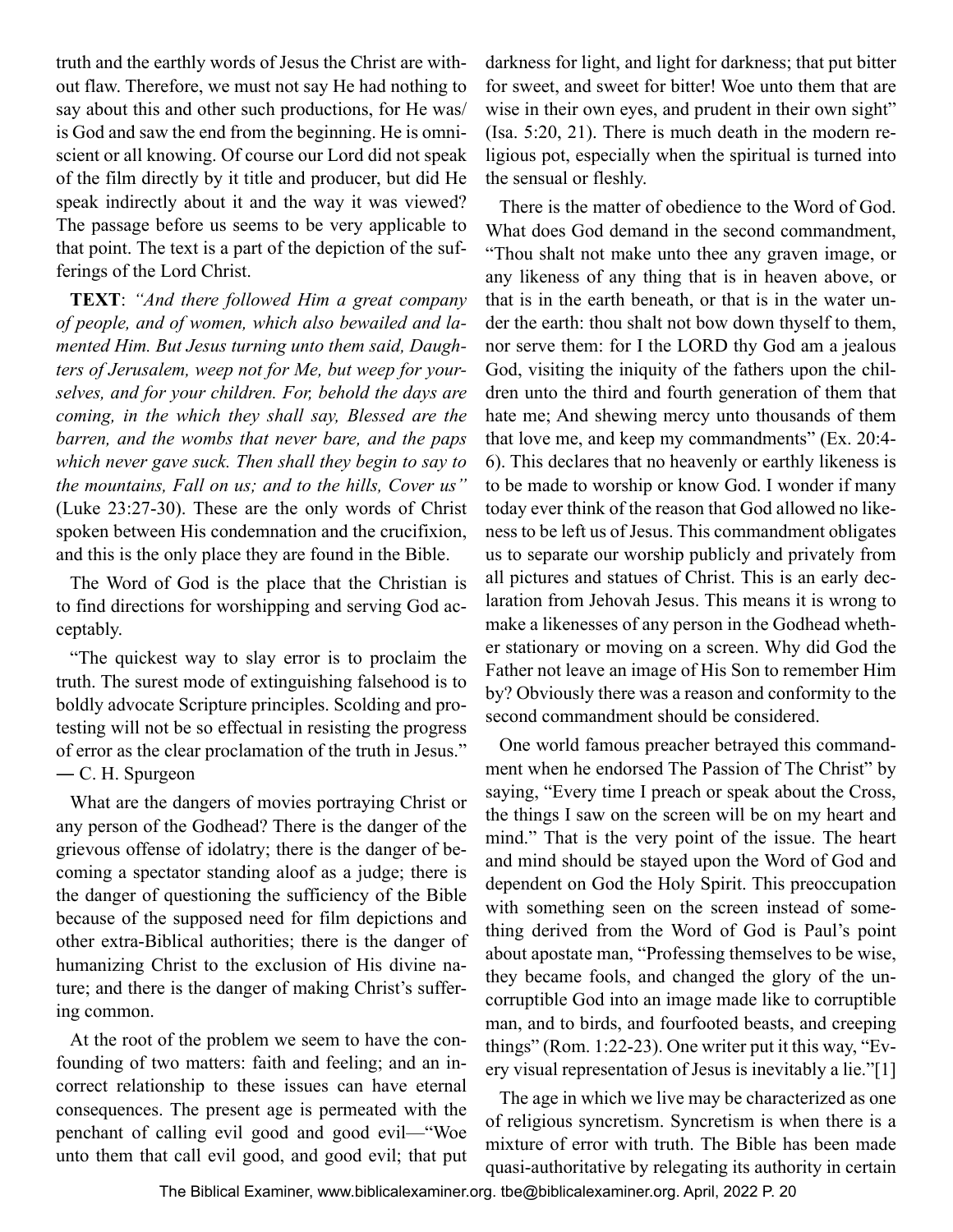portions to other periods of time or mixing it with human concepts. True Biblical teachings are being mixed with pagan thought and apostate religion with the result that there is a skewed view of the Bible and a denial of true saving grace. Things are blown out of their proper Biblical perspective and mixed with error. For example the attributes of God are now being distorted to the point that most consider God a loving being who has no discernment of evil or else He just ignores evil. How often have you heard a radio or TV preacher preach a message on the following passages, "God is angry with the wicked every day" (Ps. 7:11), or "For evil doers shall be cut off" (Ps. 37:9), or "The foolish shall not stand in Thy sight: Thou hatest all workers of iniquity" (Ps. 5:5)?

Faith or feeling what is the proper relationship, and in what order? Some have faith in their faith, which is a mark of self-deception. There are as many dangers presently in considering the modern views of the spiritual realm as there would be if you were in an activated mine field in the physical realm. "There is one thing which … all of us too much becloud … namely, the great truth that it is not prayer, it is not faith, it is not our doings, it is not our feelings upon which we must rest, but upon Christ."[2] This means the person of Christ and not a likeness! Thus even the matter of personal salvation has been perverted. We have people for examat the insistence of the Jewish religious leaders. Jesus was beaten and led away. The cross that Jesus bore was a great burden to the humanity of Jesus for he had been weakened by the treatment that He had received. Simon of Cyrene was induced to carry the cross after Jesus. What of the entourage or those who followed Jesus?

This passage should help us to see the relationship between faith and feeling. Here one discovers one of the great errors of the film The Passion of the Christ. Yes, we see in this passage Jesus the Lord dealing with the principles relating to the wrongness of the Gibson movie. Thomas Manton asserted regarding the words relating to this text, "The gospel does not propound the death of Christ as a spectacle of human calamity. No; it is a point of higher consideration, and God looks for more inward and spiritual motions than this passionate condoling."[3]

The physical sufferings of our Lord Jesus are well known. Many have tried to use them for their own agenda, and that is unfortunate. Some make merchandise of our Lord. Mel Gibson stands to make a half billion dollars on his movie. Some have sought to describe or picture the intensity of those sufferings in visible ways, such as: artistic studies, sculptures, jewelry, film, etc. Of course anyone who would try to diminish the terrible nature of the human sufferings of the Lord Jesus would be wrong. But it is equally wrong to distort

ple asking, "Have you accepted Jesus as your Saviour?" Is the Lord Christ an object that we have veto power over? By the way "accepting Christ" is not a Biblical way of speaking of the matter. The Bible puts it another way, "But as many as received Him, to them gave He power to become the



those sufferings and put them in a context that is not Biblical. The atoning work of Christ has been interpreted by some not in context but as a pretext. True the intense sufferings of Christ may motivate one with fellow feeling to feel sad, mad or cause weeping. But is feeling commensurate with faith? Right now (4-11- 2020) Fox Nation is advertising the Gibson film.

John Owen (the English Con-

sons of God, even to them that believe on His name: Which were born, not of blood (not hereditary), nor of the will of the flesh (not man's will), nor of the will of man (not by family, friends or preachers efforts), but of God" (John 1:12-13).

Now in preparation for our text consider that the Lord Jesus was condemned to death by the Roman authority gregational Puritan), and I paraphrase him as he warned about "scenical fancies" relating to the sufferings of Christ. And what were those fancies, they were of the dramatic or theatrical kind in the 1600's? They were "childishly ridiculous … but draw off the mind, not only from a spiritual contemplation of the excellency of the offering of Christ, and the glorious effects thereof, but also from the rational comprehension of the truth of

The Biblical Examiner,<www.biblicalexaminer.org>. [tbe@biblicalexaminer.org](mailto:tbe@biblicalexaminer.org). April, 2022 P. 21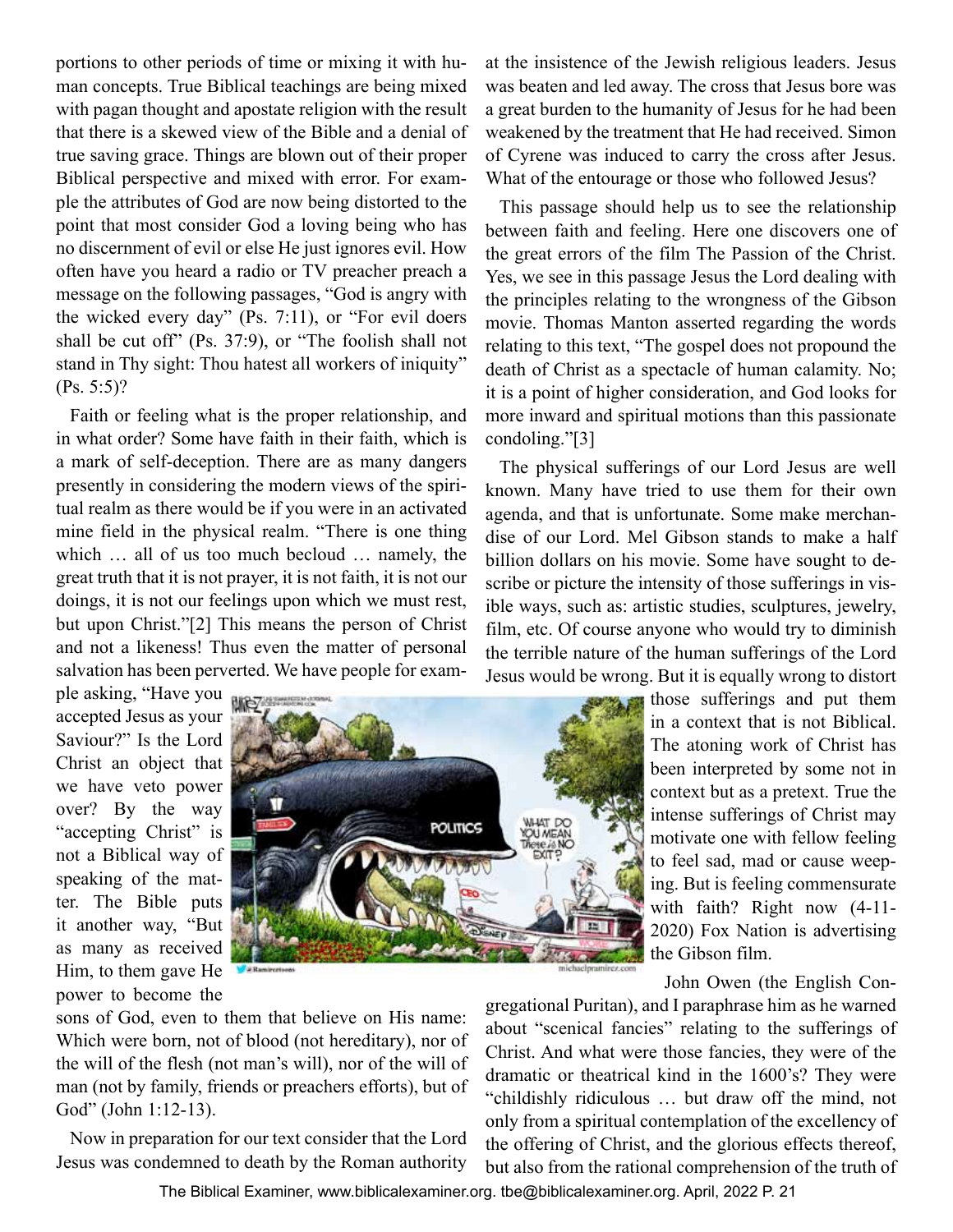the doctrine concerning what He did and suffered."[4] He went on to talk about a crucifix with the image of a body on it, wearing a crown of thorns, nails in the hands and feet, etc. The point he made was that the mind was taken off of "the great transactions between God and the soul of Christ, about the finishing of sin, and the bringing in of everlasting righteousness." Fleshly dramatics or the theatrical obliterates or obscures the true sense of the work of Christ especially in His soul sufferings.

The Lord Jesus was being led to the place of crucifixion after enduring scourging (Mark 15:15; Matt. 27:26), mocking, being clothed with a purple robe and a crowning with thorns (Mark 15:16-19; Matt. 27:27- 30). Luke points out an event that he alone records. This event will give us the view that would likely have been taken by the Lord Christ of the film The Passion of the Christ" or any such portrayal.

# **I. CONSIDER THOSE MAKING UP THE CROWD THAT FOLLOWED THE SUFFERING LORD JESUS? (Luke 23:27).**

 A. There Were Two Groups Mentioned. There was following Jesus "a great company" (polu plhqoV) or "a great multitude of the people." Then was added another group "and of women" (kai gunaikwn).

 1. These people seemed to have a curious interest in what was about to happen as crowds usually do. Here was a high profile execution of one greatly hated by the Jewish religious leaders and many of the people. High profile public events induce emotional and public responses.

 2. These were not the believing women (Luke 23:48 f.), who were generally women from Galilee (Matt. 27:54, 56). "We cannot, however, suppose that those believing women who … beheld the death of the Lord from a distance, were amongst this company of females. To the former, these words would not, in fact, have been appropriate, because they certainly had no reason to be alarmed at the heavy retribution of which Jesus spoke as approaching, since, according to the promise of the Lord, they were, like Noah and Lot, to be preserved from it. (Compare Matt. 24:37 ff.)."[5]

 B. The Activity of the Women Was Mentioned. The women "bewailed and lamented Him" (ekoptonto kai eqrhnoun auton).

 1. The word translated "bewailed" meant that they began the bewailing and kept this up by smiting themselves on the breast.

 2. "Lamented" means they kept crying aloud in lamentation. Here they were sobbing for the suffering Jesus as one who was already suffering and who was as good as dead. At the point of the text Jesus had been condemned to death, beaten and crowned with thorns.

 3. They appear to be moved by emotional sentiment and were expressing pity. There was no depth to their act or in their emotional display for there was no Holy Spirit produced expression of faith and repentance. There was an affliction of natural feeling from the women which was expressed, but even this would not be a lasting condition.

 4. Emotion is the most superficial expression of the human nature. Emotions are usually very fleeting. "Tears of mere emotion because of the external sufferings of Christ are speedily wiped away and forgotten. We do not know that any of these women ever became our Lord's converts…. I fear that the most of these Jerusalem sympathizers forgot to-morrow that they had wept to-day. I may be mistaken, but there is nothing in the mere fact of their lamenting the Saviour's doom which would prove them to be his regenerated followers. The morning cloud and the early dew are fit emblems of such fleeting emotions."[6]

 5. They showed mere sentimentalism, but have no understanding of their condition before God or the true reason for this event. They saw no purpose in the event outside of the earthly, which is true of the film "The Passion of the Christ." The films producer did not understand the true purpose that God the Father, the Son and the Holy Spirit had in the sufferings and death of Jesus the Christ. The sufferings of Christ are nothing to be belittled, but sentiment obscures the message of the substitutionary suffering and death of Jesus Christ.

 6. Sentiment makes a focus on the horrendous nature of the physical circumstances, but does not recognize the divine nature and purpose of these circumstances. Sentiment is a form of hypocrisy. The soul sufferings of Christ and the satisfaction of the atonement before God the Father is missing. "Sentimentality destroys truth. It recognizes that truth is often hard, and therefore tries to soften it. Sentimentality rules many of the nineteenthcentury hymns that predominate in so many twentiethcentury hymnals. Sentimental lies deceive people about reality and induce guilt when hard times come, thereby weakening both faith and will. Christians must rid

The Biblical Examiner,<www.biblicalexaminer.org>. [tbe@biblicalexaminer.org](mailto:tbe@biblicalexaminer.org). April, 2022 P. 22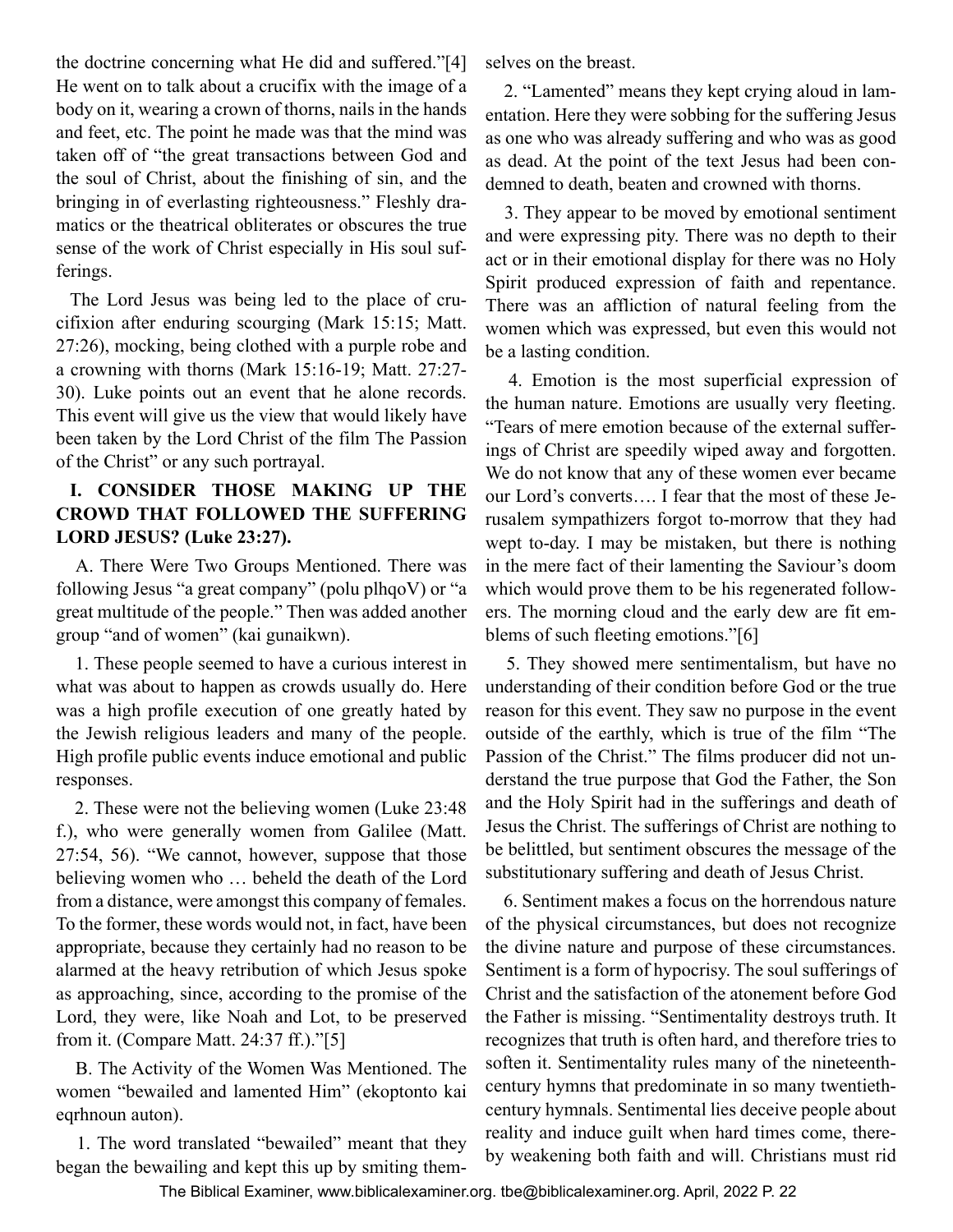themselves … of sentimentality because it refuses to see the truth."[7] It is a momentary attachment.

 7. Moral sentiment is not a life changing act, it leaves the character unchanged, it produces no repentance of sin, and it does not lead to an embrace of Jesus Christ as Lord and Saviour by faith. The danger in sentiment is that it often deceives the person into thinking they must love Christ since they wept over His suffering. Is a person a genuine Christian because they weep over the physical sufferings of Jesus? "So then faith commeth by hearing, and hearing by the Word of God" (Rom. 10:17). Where is the repentance of sin and the faith in the Lord Jesus Christ? Jesus said, "I tell you, Nay: but, except ye repent, ye shall all likewise perish" (Luke 13:3). Paul talked about preaching the Word of faith, "That if thou shalt confess with thy mouth the Lord Jesus, and shalt believe in thine heart that God hath raised Him from the dead, thou shalt be saved. For with the heart man believeth unto righteousness and with the mouth confession is made unto salvation" (Rom. 10:9-10).

# **II. HOW DID THE LORD JESUS DEAL WITH THOSE WEEPING AND WAILING OVER HIS SUFFERING? (v. 28).**

A. Jesus Addressed Them.

 1. Jesus "turning" (strajeiV is an aorist passive participle) toward the women, which indicates that He was not the one carrying the cross at this point it was Simon (v. 26).

 2. He addressed the women as "daughters of Jerusalem" or "inhabitants of Jerusalem." These women must not be confused with the women who were Jesus' disciples. The major part of the population of Jerusalem was unregenerate or lost in their sins (Luke 13:34-35; cp. Matt. 23:37-38).

 3. Here Jesus addresses those caught up in the big public event that centered in His suffering and eventual death. They had missed the reason for this event just as those who look at Adam and think that the whole problem he had revolved around a piece of fruit. One misses the point when such things are externalized by the natural man. Adam's problem was that he violated God by disobeying the command for him not to eat of the forbidden fruit. It centered in a spiritual problem and not in a piece of fruit. The fruit was merely something forbidden by God and it could have been any kind of fruit forbidden. The issue was the authority of God

and what He required, the fruit was a test of obedience. One approach is purely man centered and the other is God centered or humanism verses theism.

B. Jesus Commanded Them.

 1. Jesus turned to them and said, "weep not or stop weeping" (mh klaiete is a present active imperative with mh or not). Stop weeping was an imperative demand from the Lord Jesus. Do not weep "for or over me" Jesus commanded! "But the words which the Lord spoke to those sympathizing hearts cannot but surprise us. They bear no consolatory, beneficent character, but are rather of terrific import."[8]

 2. They had a wrong motive in what they were doing for they were not weeping over their national sins, their city's sins, the religious sins of their day or their own personal sins against the holy God of the Bible. Alfred Edersheim was clear and to the point when he expressed, "And yet natural, and, in some respects, genuine, as were the tears of 'the daughters of Jerusalem,' mere sympathy with Christ almost involves guilt, since it implies a view of Him which is essentially the opposite of that which His claims demand. These tears were the emblem of that modern sentiment about the Christ which, in its effusiveness, offers insult rather than homage, and implies rejection rather than acknowledgement of Him."[9] Those words are true of the Gibson movie.

 3. What one learns here in this text or in viewing the portrayal of Jesus' suffering on film is that weeping over Christ's physical sufferings is no sign of grace or spiritual understanding. The great mistreatment and sufferings of Christ may induce fellow feeling expressed in tears. Lenski, the Greek scholar noted, "The sufferings of Jesus still arouse the emotions of especially the softhearted. But all sentimentality regarding Jesus is useless even when it brings tears to the eyes. Let sinners weep for themselves and for their sins, let them sob like Peter (22:62), their tears may then lead to something that is worth while."[10] Feelings have nothing to do with a person's salvation!

 4. Jesus told them to weep for themselves and their children (v. 28 b) because of the days of judgment coming upon them (vv. 29-30). The women in this text by their act were looking on Christ and His sufferings as those outside the incident. They were as uninvolved spectators pitying one suffering as though they had no identity with it personally. If these women had a true sense of sin they would have mourned, not for what